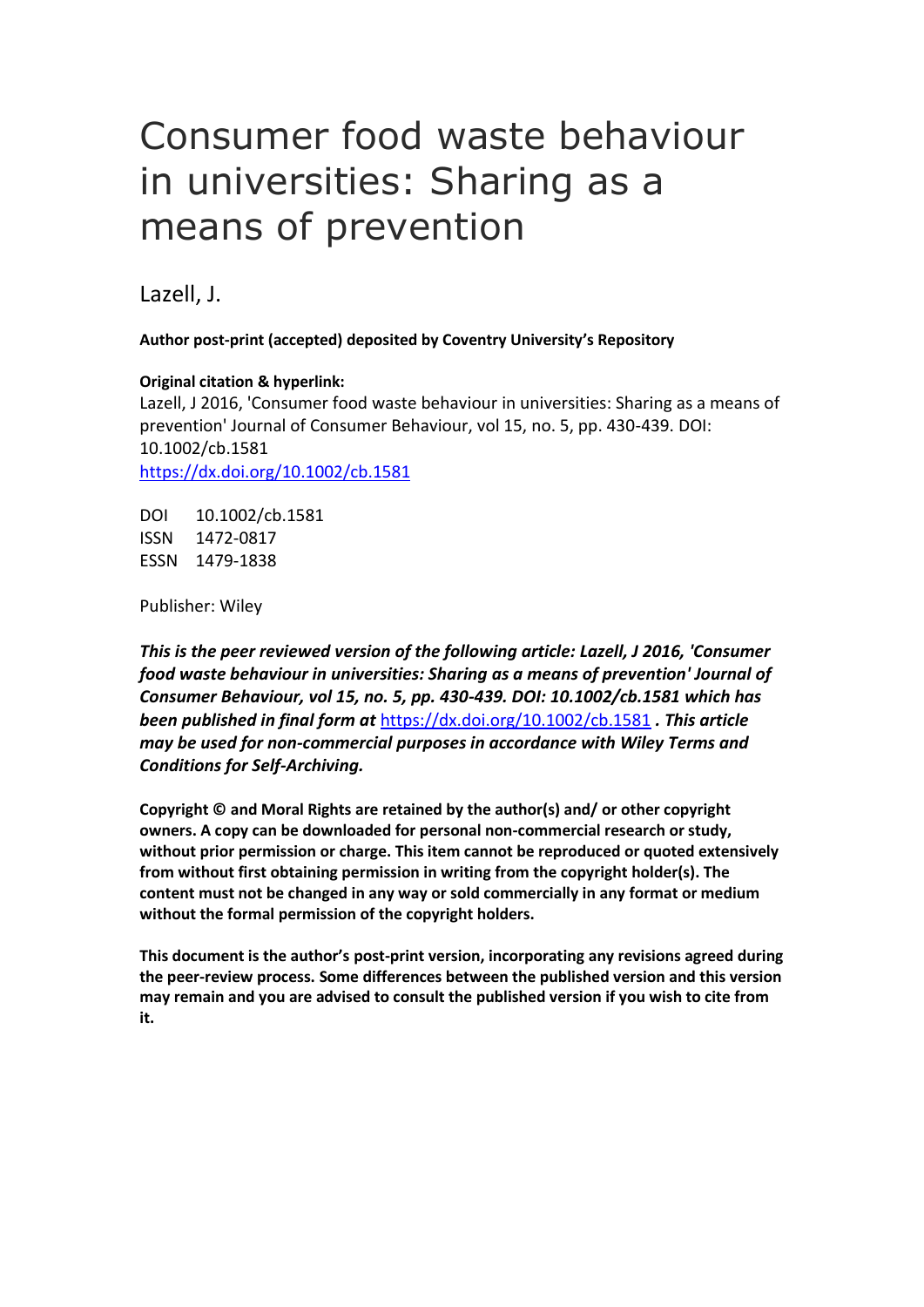# Consumer food waste behaviour in universities

Jordon Lazell, Centre for Business in Society, Coventry University, Priory Street, Coventry, CV1 5FB, UK, jordon.lazell@coventry.ac.uk, 02477659794

## Biography

Jordon Lazell is a Research Assistant at the Centre for Business in Society at Coventry University, UK. He gained a BA (Hons) Geography and MSc by Research from Coventry University and is undertaking a part time PhD exploring food waste behaviours across different urban spaces and places. His research interests concern responsible consumption and businesses practices as well as wasteful routines and habits with a specific interest in food. He is also co-founder of the International Food Loss and Food Waste Studies Group.

## Sponsors

This research was supported by the Chartered Institute of Wastes Management under the Defra Masters Support Programme.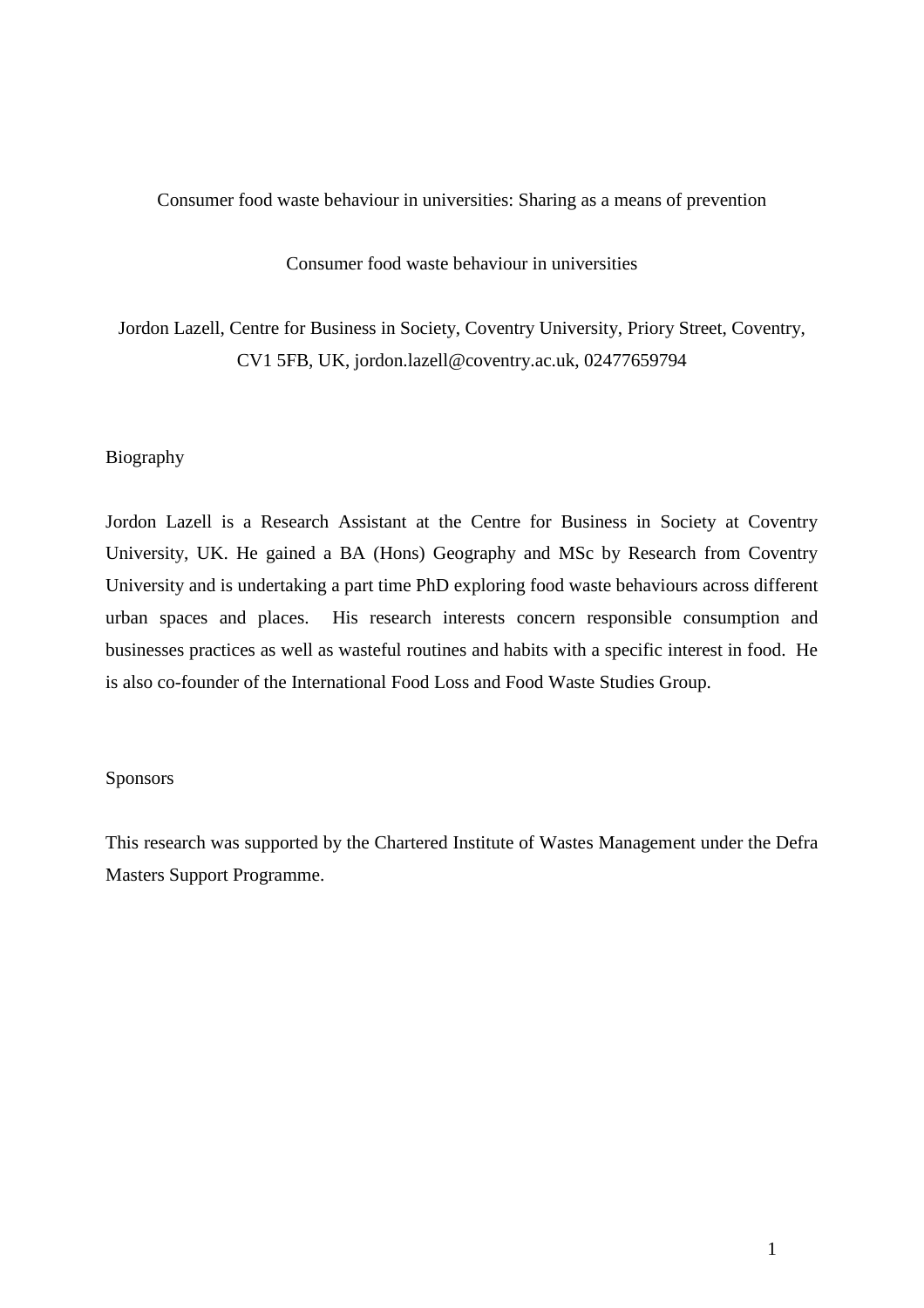## Abstract

In order to tackle food waste at the prevention stage of the waste hierarchy, an understanding of behaviour that leads to wastage is required. This article examines consumer food waste behaviour in a university setting and the implications for encouraging sharing as a means of mitigating food waste. The embodied and embedded nature of consumption and wasteful behaviours are contended giving explanation to the transition of food into waste. By undertaking a mixed method study and a social media based intervention, behaviour that causes food to be wasted within a campus environment is discussed, furthering the current domestic focus of research. The paper argues that consumer food waste behaviour can be better understood by focusing on the practices, routines and habits of consumers given the hidden nature of the food waste issue. A number of barriers are also presented regarding the sharing of food as a means of food waste prevention.

#### Key Words

Food waste, waste prevention, embodied and embedded consumption, behaviour change, practices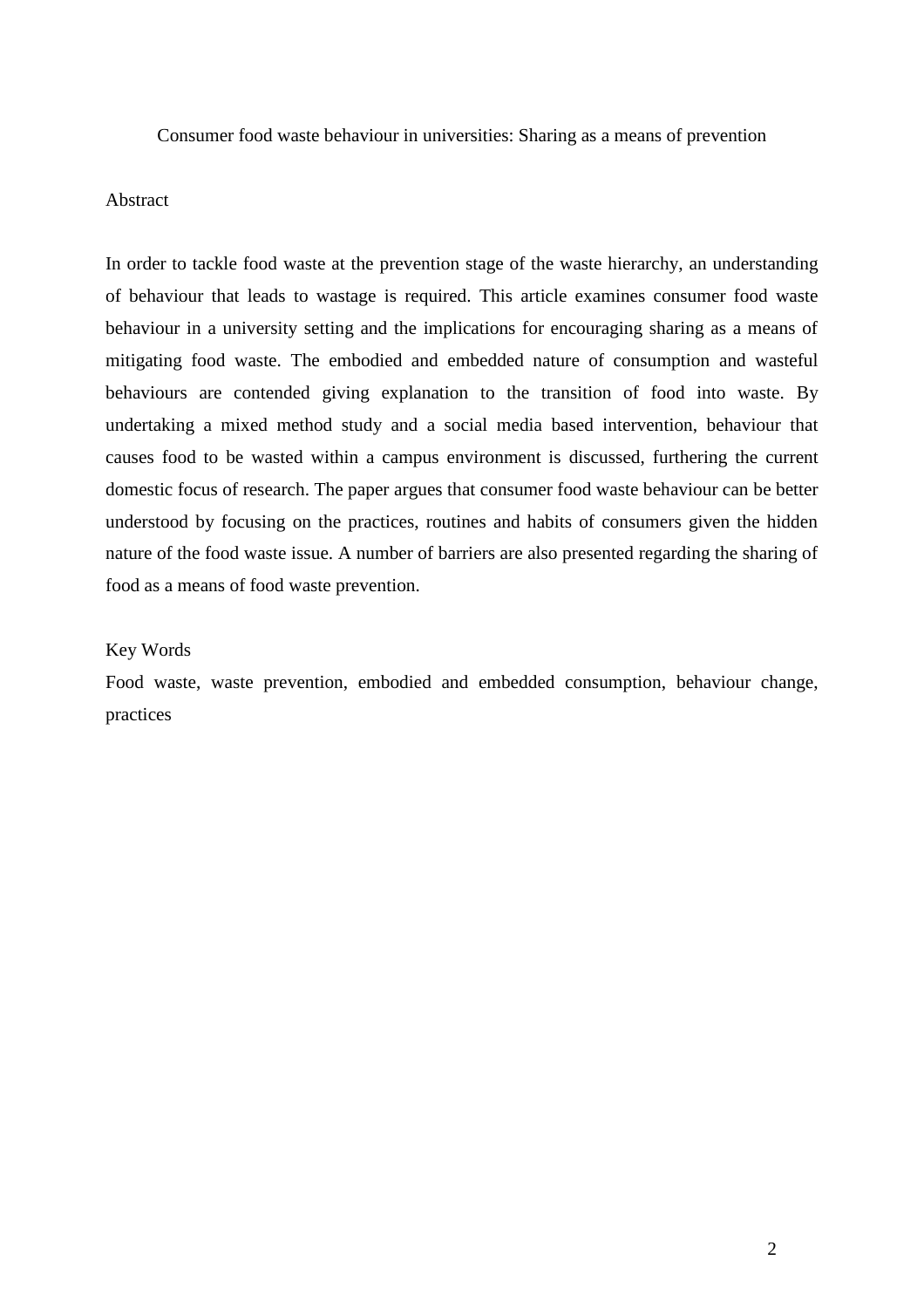## INTRODUCTION

Food waste is growing along with modern consumption habits attributable to consumers' wasteful behaviour, attitudes and practices (Evans, 2014; Evans *et al.,* 2013; Farr-Wharton *et al.,* 2014a). In the UK, a developed food and manufacturing sector retails high volume, low cost food causing increasing perishable food waste at consumer level (Caswell, 2008; Parfitt *et al.,* 2010; Mena *et al.,* 2011). Despite having the 2nd largest population in the EU, the UK contributes the most by country to the 89 million tonnes of food wasted each year by this continent (European Commission, 2010). Of this food waste (considered here as food that can no longer be consumed by humans) the majority originates at consumer level with 60% of this waste deemed avoidable (Bray, 2013), defined as food or 'leftovers' that are still edible (Alexander *et al.,* 2013). The wastage of food in its edible, consumption state is a paramount issue embedded within economic, environmental and societal issues of inequality, food security and hunger (Evans *et al*., 2013; Evans, 2014). There is a lack of knowledge in certain contexts of understanding why so much food is wasted with the UK government, for example, stating in the 2011 waste review that "we do not yet have a detailed understanding of the quantities of food waste arising from much of the public sector" (DEFRA 2011:59). Within Higher Education Institutions specifically, mitigation of food waste is important in order to meet a targeted 83% reduction in emissions by 2050 (HEFCE, 2012). Overall, consumers across contexts are an important focal point in addressing the creation, reduction and ultimate prevention of food waste.

The most efficient means of mitigating food waste is to focus on preventative actions within the waste hierarchy (Quested *et al.,* 2013). Such actions involve preventing food from becoming or being characterised as waste, discouraging practices that lead to waste by seeking to actively change behaviour (Cox *et al.,* 2010), and rethinking the current practices and systems in place (Papargyropoulou *et al.,* 2014). Understanding consumer behaviour related to food consumption therefore is important in developing more sustainable consumer food waste behaviours. Factors of embodiedness (bodily, visceral affects and actions) and embeddedness (the micro and macro context of actions) give explanation to the way in which we interact we food within our everyday lives (Warde, 1997; Goodman and Sage, 2013), and therefore also hold influence over the transition of food into waste. One approach that has sought to explain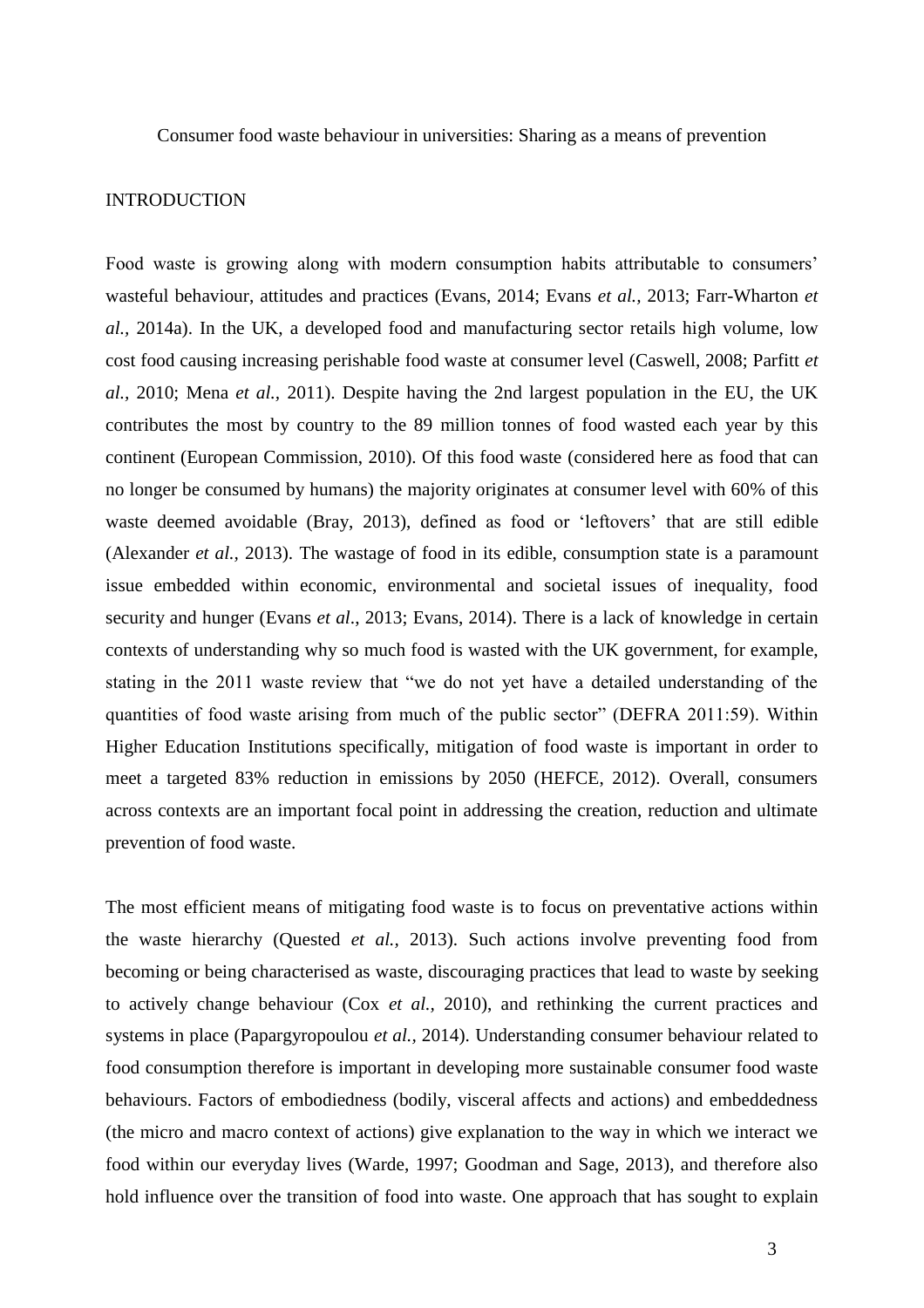this link between food consumption and food waste behaviours is a focus on practices in the form of everyday routines actions and habits (Evans *et al.,* 2012). In essence a practice based approach focuses on the performativity of behaviour encompassing elements such as embodied and embeddedness as well as ways of knowing that cut across agency and structure (Reckwitz, 2002; Halkier, 2009;). This focus on actions and materiality can be justified due to attitudebehaviour gaps in consumer behaviour (Boulstridge and Carrigan, 2000; Warde 2005; 2014) and the unrealised nature of wasteful actions hidden within modern throwaway societies (de Coverly *et al.,* 2008; Hawkins, 2005).

Research exploring food waste behaviours has covered the household in-depth (Nye and Burgess, 2008; Evans, 2012a; Evans, 2012b; Quested *et al.,* 2013, Stefan *et al.,* 2013; Watson and Meah, 2013; Abeliotis *et al.,* 2014; Farr-Wharton *et al.,* 2014a; Graham-Row *et al*., 2014; Tucker and Farrelly, 2015; Stancu *et al.,* 2016) however there is a lack of research outside this space as well as a need to focus on preventative rather than reductive solutions at the consumer level. Extant literature on Higher Education Institutions (HEIs) has treated waste as a material detailing its composition and innovative ways to deal with and reduce the volume of disposal material (Felder *et al*., 2001; Mbuligwe, 2002; Mason *et al.,* 2003; Armijo de Vega *et al*., 2008; Babich and Smith, 2010). There is a need to understand why consumers are generating so much food waste within this setting and actively implement initiatives to prevent it. Specifically there is a need to move away from individualised approaches that frame the problem of food waste as one at the consumer level in order to account for behaviour to wider factors reflected in the organisation of everyday routines and habits, a stance that is currently absent from policy (Evans *et al.,* 2013).

This study examines consumer' food waste behaviour within the context of HEIs using a study setting of a University in the West Midlands, UK. The study employed mixed qualitative methods and implemented an intervention to encourage sharing as a means of preventing food from being wasted which facilitated exploration of the link between food consumption and food waste behaviour. Firstly an understanding was sought of how students and staff consume food on campus, followed by an analysis of their consumption behaviour that led to the wastage of food. Knowledge of how the university managed food waste was also examined to explore how institutional procedures influence consumer food waste behaviour within this space. Emphasis was placed on consumers' everyday routines and habits involved in consumption and wastage of food whilst also taking into account attitudes and motivations. A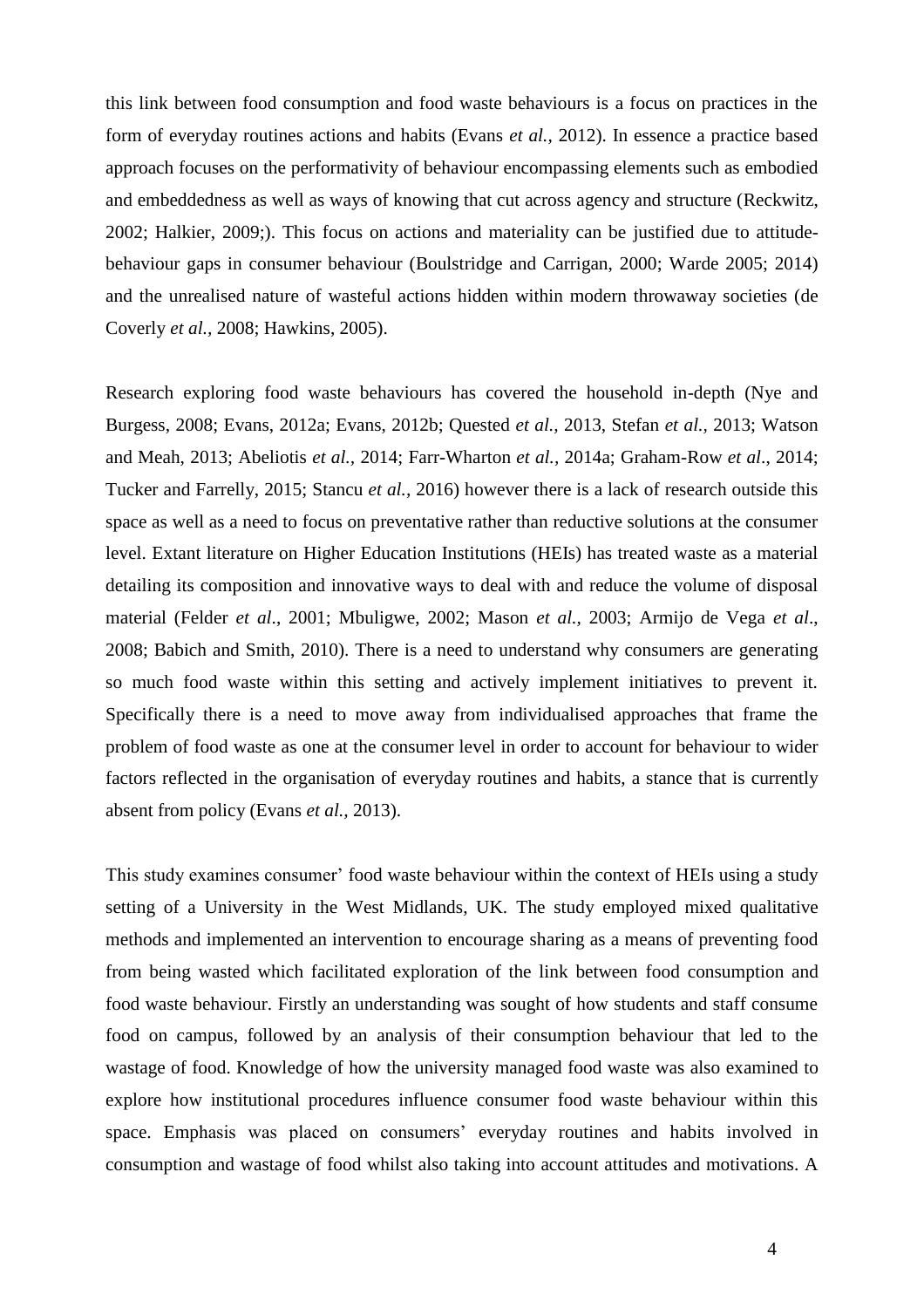contribution is made regarding the embodied and embedded nature of consumer food waste behaviour.

The paper is arranged in the following manner: First a review of literature outlines current work in the area consumer food waste behaviour and how more sustainable consumption behaviours can be encouraged. This is followed by the methodology section detailing the mixed method approach employed. The paper then moves to present findings and give a discussion of consumer's food waste behaviour and the practice of sharing food as a means of preventing the wastage of food.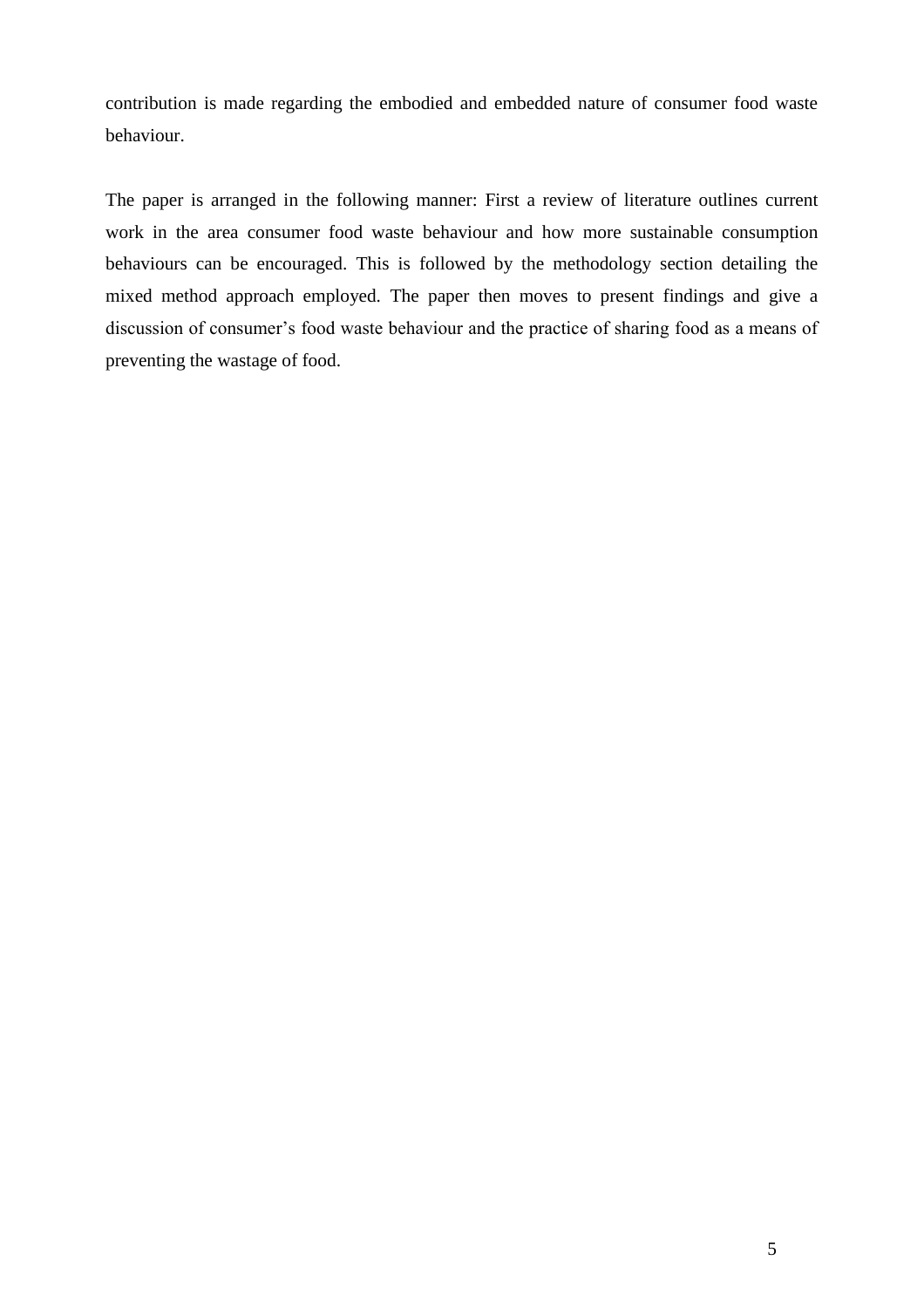## LITERATURE REVIEW

## CONSUMER FOOD WASTE BEHAVIOUR

Preventing food from being wasted requires an understanding of consumer behaviour related to food before its transition into waste, in its consumption or 'in-use' state (Quested *et al.,* 2013). Consumer food waste behaviour therefore has a context consisting of the circumstances within which the food is consumed that characterises the point at which food becomes waste (Evans, 2011). Food as a material is transgressive and boundary crossing with regards to consumer interaction, which is constructed from "spaces and places, nature and culture, society and technology, bodies and environments, the personal and the political, ethics and morality" (Kniazeva and Venkatesh, 2007; Goodman and Sage 2013:6). The behaviour of consuming food involves and relates to a range of activities surrounding provision, eating and disposal (planning, organizing, shopping, purchasing, storage, preparation, eating, re-use and disposal) extending across social, cultural, economic and environmental realms in the developed world (Kniazeva and Venkatesh 2007).

Embodiment and embeddedness represent key features of consumption behaviour. With regards to embodiment, Goodman and Sage (2013) emphasize how the act of eating food forms intimate relationships of a variety of feelings and affects with the body such as visceral aspects of taste, appearance, smell and touch, as well as pleasure, disgust, authenticity, place, production and power. The body is a central element of consumption, active in the construction of consumer's habits (Wilhite, 2012; Warde, 2014) such as knowledge of food health risks (Kristensen *et al.,* 2013) and the performance of energy consuming actions (Wallenborn and Wilhite, 2014). The embeddedness relates to how consumer actions can be placed in a micro and macro context extending from local level constructions of space to global level food politics (Shove *et al.,* 2012; Warde 2014). Sites of food consumption such as the kitchen reproduce social, cultural and economic factors through the storing and cooking of food (Southerton, 2001) with wider societal commitments directly influencing the regularity of eating habits (Fonte, 2013; Lund and Gronow, 2014). Within the consumption of food, a consumer can be placed within a complex sphere of relationships and interactions, "a visceral reminder of how we variously inhabit the axes of economics, gender, sexuality, history, ethnicity and class" (Probym 2000:9).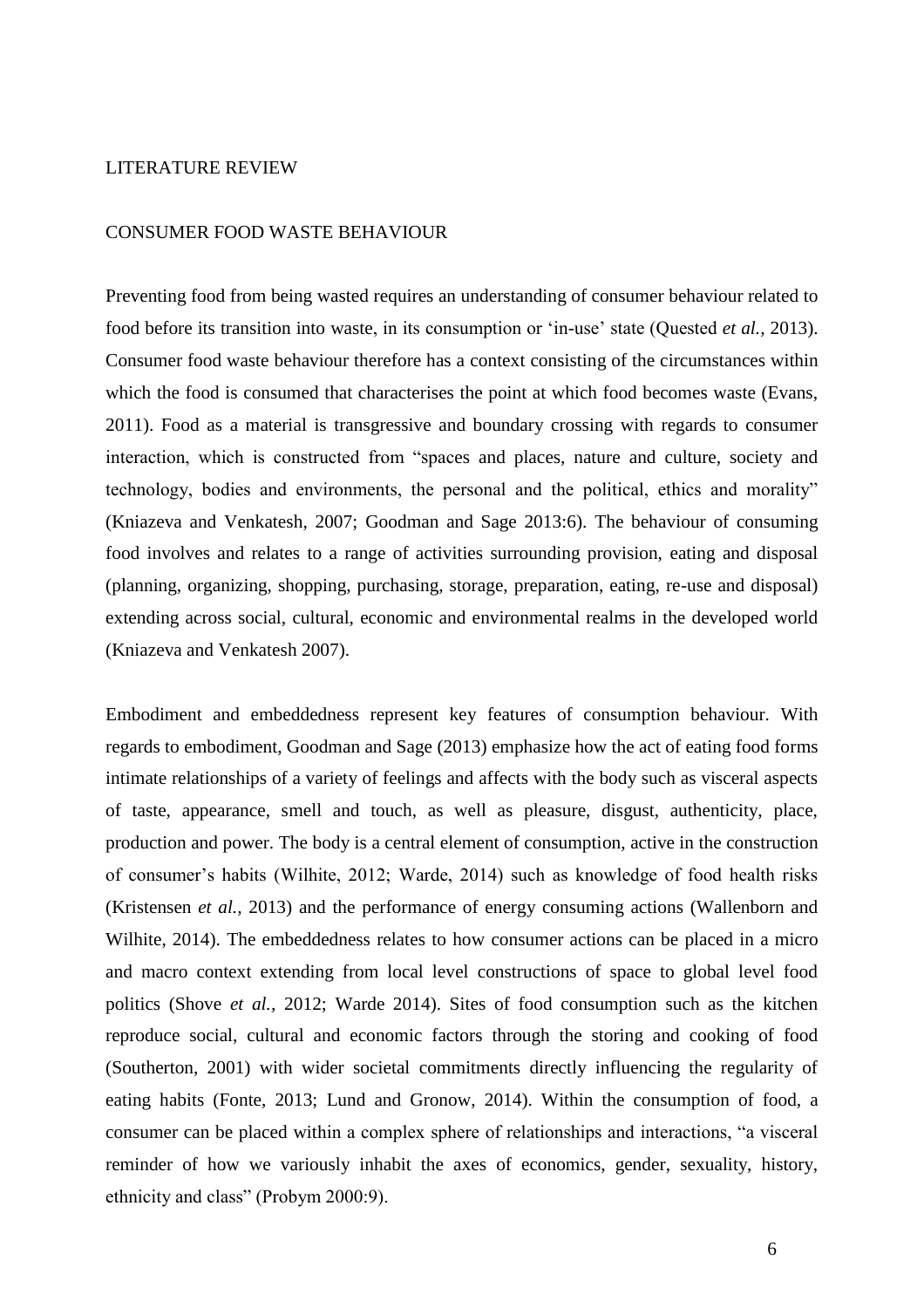Research has already shown how our interactions with waste can be accountable to a disregard for the environment (Hawkins, 2005) with technological development in the disposal and processing of waste removing further thought of wastage within the habits of everyday life (O'Brien, 2007). Thompson's (1979) rubbish theory outlines this process of how consumer products decrease in value over time to become classified as waste. In the case of food this is undertaken over a shortened period undergoing a transformation from surplus to excess (Evans, 2014). The work of David Evans has been prolific in exploring this transition within the context of the household highlighting consumer anxieties of food safety and over provisioning as well as the temporalities that cause surplus food to 'slip' into excess (Evans 2012a; Evans 2012b; Evans *et al.,* 2013). Evans (2014:xv) argues that the transition of "food into waste occurs as a more or less mundane consequence of the ways in which practices of everyday and domestic life are currently carried out, and the various factors that shape the prevailing organization of food consumption". Actions surrounding domestic provision such as having an organised and informed system of purchasing (Stefan *et al.,* 2013) and storing food (Farrwharton *et al.*, 2014a) and as well as the interpretation and negotiation of food safety information (Watson and Meah, 2013) have been linked to consumer food waste behaviour within the home. This link encompasses both embodied and embedded factors reflected in Southerton and Yates' (2015:136-137) identification of six factors that connect behaviours of food consumption and food wastage: 'food safety and health; variety and plenty; care; convenience; economy; extravagancy and indulgence'.

The transition of food into waste is not necessarily a linear process and behaviour that causes food to be delayed or re-defined as edible rather than being wasted is critical to prevention. Research has shown how the classification of food as waste is re-negotiated through the consumption of leftovers within the household (Cappellini, 2009; Cappellini and Parson, 2013). Evans (2012a) describes a number of 'conduits' through which food waste is reduced and prevented by being saved and used in some form. Such research on both the transition of food to waste and the negotiation of this process is occupied by behaviour linked to provision, eating, preparation and disposal located within the household. A lack of knowledge exists regarding this transition outside the home with understanding of consumer food waste behaviour outside this space potentially providing a critical insight into the embodied and embedded nature of such behaviour.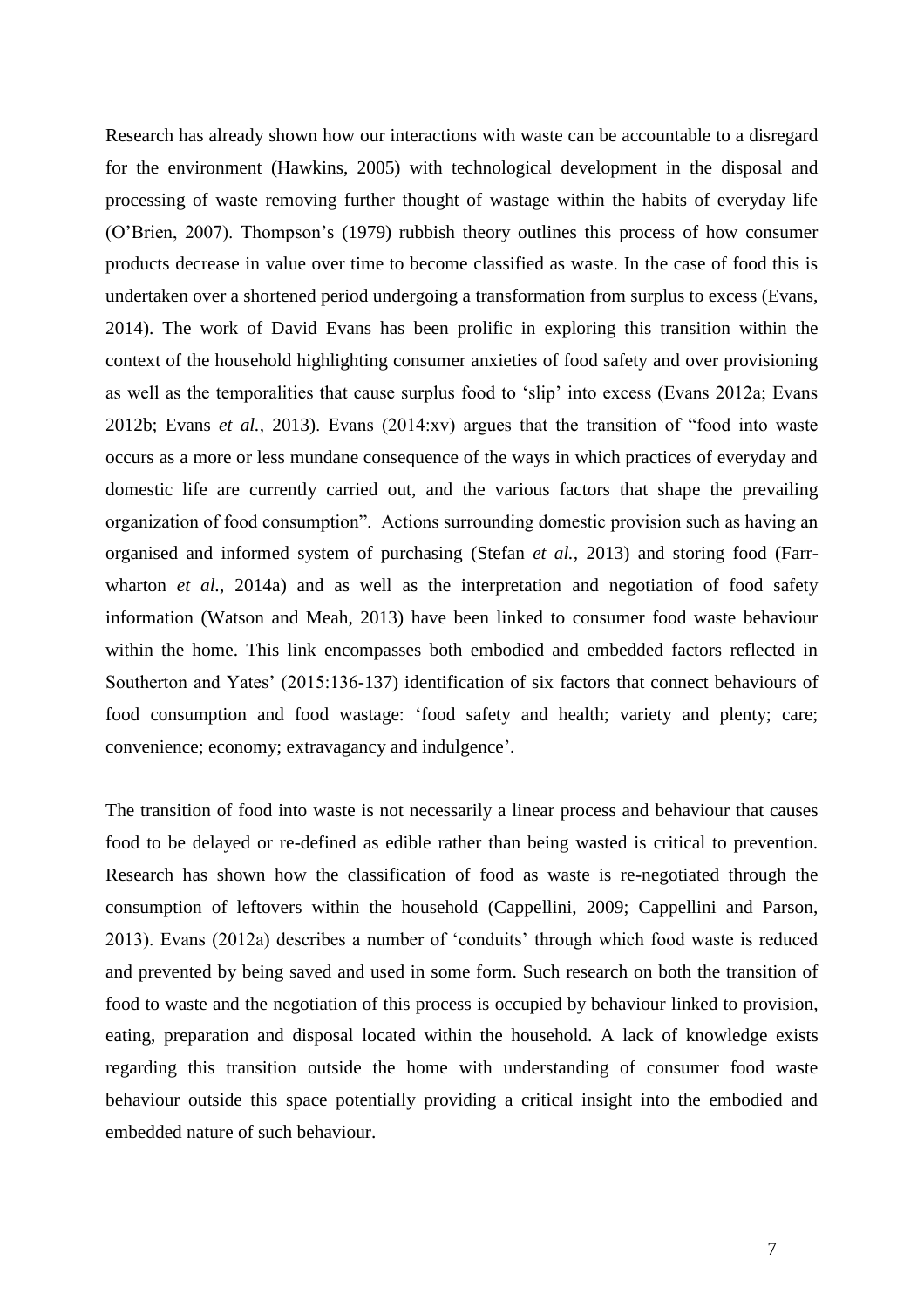#### ENCOURAGING MORE SUSTAINABLE CONSUMPTION BEHAVIOURS

A pre-occupation of sustainable and ethical consumption is research that seeks to not only give explanation to negative environmental behaviours but also how best to change consumer behaviour for the better. There are two prominent approaches amongst others that have sought to address this problem. On the one hand research attempts to be 'methodologically individualistic' encouraging sustainable behaviour by focusing on consumer's agency (Warde and Southerton 2012; Welch and Warde, 2015), framing their behaviour on an individual, cognitive level (Udehn, 2002). This utilises an attitudinal basis to facilitate a change in behaviour for example through incentives or penalties used to either reward or fine positive or negative environmental activities (Stern, 2000; Nye and Burgess, 2008), or by promoting and encouraging desirable behaviours by informing consumers (Burchell *et al.,* 2012). Here behaviour change is understood in relation to the 'sovereign consumer' who acts solely according to factors that influence their choices and intentions (Norton *et al.,* 1998). Such approaches have been criticised as they have yet to demonstrate the scale of impact needed to lead to a noticeable social change (Shove, 2010; Evans *et al.,* 2012), limited in providing shortterm rather than long-term behaviour changes as they overlook the way in which consumption is located in everyday collective actions (Moloney and Strengers, 2014). A 'value-action' (Vermeir and Verbeke, 2006) or 'attitude-behaviour' gap (Boulstridge and Carrigan, 2000; Carrington *et al.,* 2014; Shaw *et al.,* 2015) has been observed in consumer behaviour as such interventions rely on consumer's egotistic and altruistic intentions towards the environment in order to change their behaviour (Schuitema and de Groot, 2015), with a discrepancy between holding green values and acting upon them (Spaargaren, 2011). However the validity of this polarisation of attitudes and behaviour has been questioned (Moraes *et al*., 2012) with more sustainable consumption shown to be possible through individualised empowerment within a collective context of actions (Belkin *et al.,* 2007; Connolly and Prothero, 2008).

In light of the limitations of explanations of behaviour based solely on the individual consciousness, academics in the field of consumption have turned to theories of practice as an alternative approach (Warde, 2005;2014). This theory has several readings (Reckwitz, 2002) however a 'practice-orientated approach' has emerged (Corradi *et al.,* 2010) to interpret behaviour as a collective of 'doing' actions known as practices which are continually constructed, challenged and modified over time (Schatzki, 2001; Shove *et al.,* 2012). The key difference in approaches is explained by Evans *et al.* (2012:116) in noting that "ecologically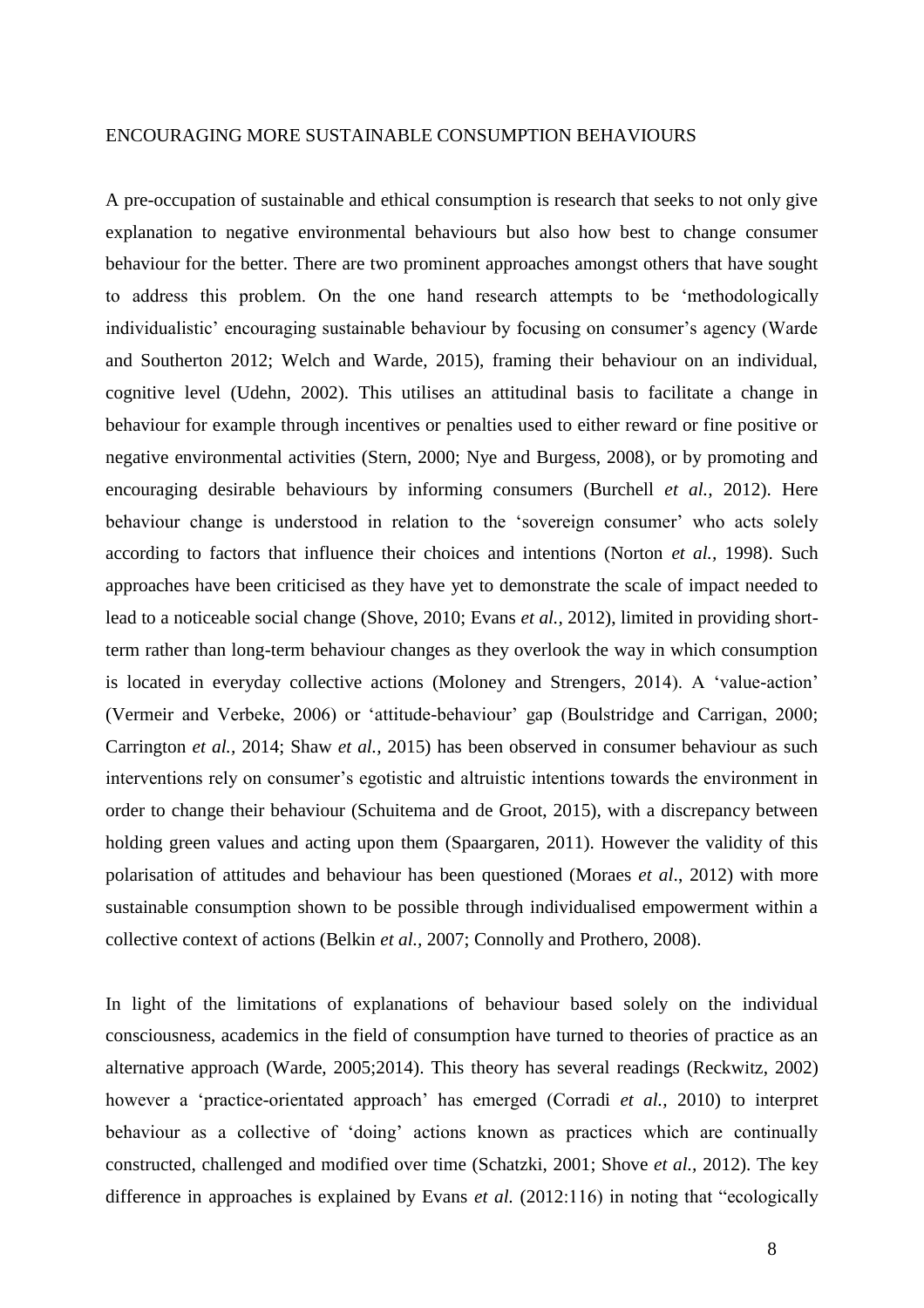damaging forms of consumption are not seen as a problem of individual consumer behaviour; rather they are understood as embedded within the prevailing organisation of practices". Consumption here is understood as taking place through practices that are recursively reproduced as part of everyday routines (Warde, 2005; 2014). Such an approach has allowed investigation into the "unremarkable and unrecordable" nature of consumption behaviour, being so mundane within everyday life it is invisible to the individual (Warde and Southerton 2012:6), with little work in the area of food and food waste using a practice approach (exceptions include: Halkier, *et al.,* 2011; Domaneschi, 2012; Fonte, 2013; Sahakian and Wilhite, 2013; Southerton and Yates, 2015).

Attempting to change these everyday routine practices is an effective but challenging method of addressing negative environmental behaviour (Røpke, 2009). Hargreaves's (2011:90) endeavour to "de-routinize existing waste habits and re-routinize new ones" for example was met with opposition due its placement within legal obligations of data protection, cleanliness and hygiene with participants seeing any effort to change their wastage habits as an invasion of privacy. Sahakian and Wilhite (2013:40) discuss changes to behaviour through the modification and introduction of new practices in the context of food and drink detailing the need to identify all "agentive aspects of a particular practice" in order to facilitate change. Consumption practices are inherently complex and are entangled within the everyday lives of individuals (as carriers of practice) (Shove *et al.,* 2012) and any attempt to change behaviour through the modification or introduction of new practices involves a degree of negotiation (Berthou, 2013). The variations in the performance of practices and the overlap of defining and linking practices with specific consumer behaviours (Shove and Walker, 2010; Bellotti and Mora, 2014) also present difficulties in attempting to modify or change practices as an intervention.

Given the literature reviewed above, this study sought to investigate the embodied and embedded aspects consumer food waste behaviour. The focus of food waste behaviours in a HEI setting aimed to fill a knowledge gap regarding the transition of food into waste at consumer level outside the home. The paper also presents the barriers of attempting to prevent food waste by encouraging the sharing of food using a social media based intervention. A mixed method approach is detailed below along with a description of the intervention.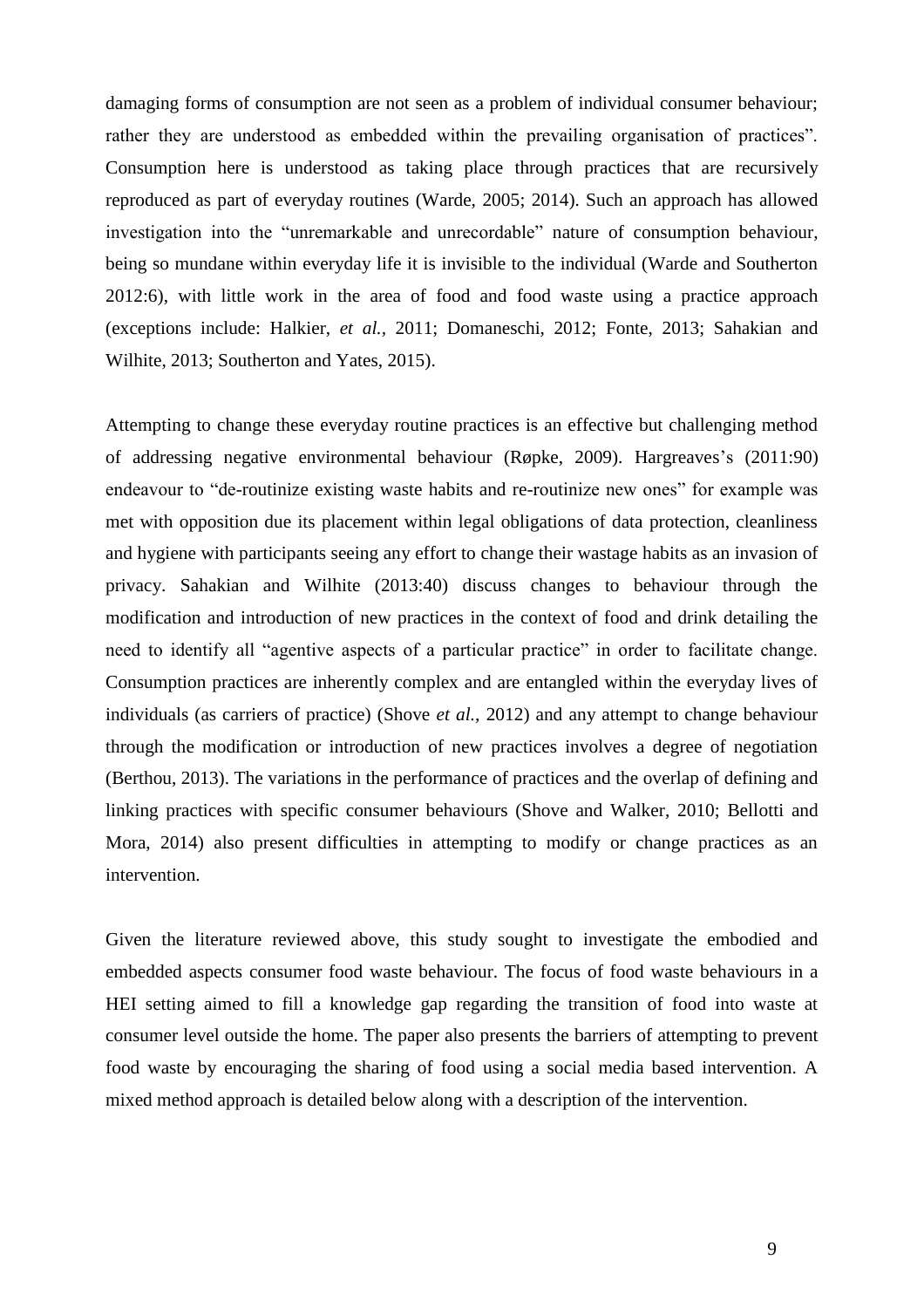#### **METHODOLOGY**

A university in the West Midlands area of the UK was used as a study site, employing three stages of data collection using a mixed method approach over a four month period. This fieldwork design was consistent with the research aim of furthering the embodied and embedded nature of food waste behaviour as well as using an intervention to encourage sustainable behaviour through sharing food to mitigate wastage. A multi-sited approach was taken to conduct research across a number of spaces as the campus area included eight food outlets. This approach allowed the researcher to acknowledge the interconnected nature of spaces and frame the field of enquiry (Amit, 2000; Pink, 2000; Pink, 2007). Moraes *et al*. (2012) uses a multi-sited approach in exploring the attitude-behaviour gap noting its ability to facilitate the employment of mixed methods. Three key groups were targeted; students, academic and operations staff as they actively inhabited the campus on a daily basis, with students and staff regularly performing food consumption behaviour. Catering staff were of specific interest given their role in the everyday routines of managing food and its disposal.

The first stage involved a survey to record information on attitudes and awareness of food waste, its relation to other environmental concerns and motivations to reduce food waste. Participants were recruited on campus at an environmental awareness event and through a faculty wide email. In order to mitigate attitude forcing, 9 open questions were used enquiring into participant behaviour of a total of 19 questions and 104 were completed. This stage also involved ethnographic observation to capture of typical consumer behaviour at each of the eight catering outlets at three different time periods. A realist approach was employed to make self-reflective notes on consumer behaviour whilst being aware of the limitations of knowledge constructed through the researcher's gaze and the impact of the researcher on the environment being studied (Creswell, 2007). This method was beneficial in observing daily patterns of food waste by consumers and how staff managed waste in dining areas.

In the second stage semi-structured interviews gained an insight into the nature of catering operations. Five interviews with staff from different catering outlets were conducted enquiring into the nature of catering operations, practices employed to manage wastage levels and the habits of customers. Three focus groups were also undertaken to establish the extent of participant's knowledge of the issue of food waste and facilitate discussion on behaviours that cumulate, reduce and prevent food waste. Groupings of staff, students and catering staff were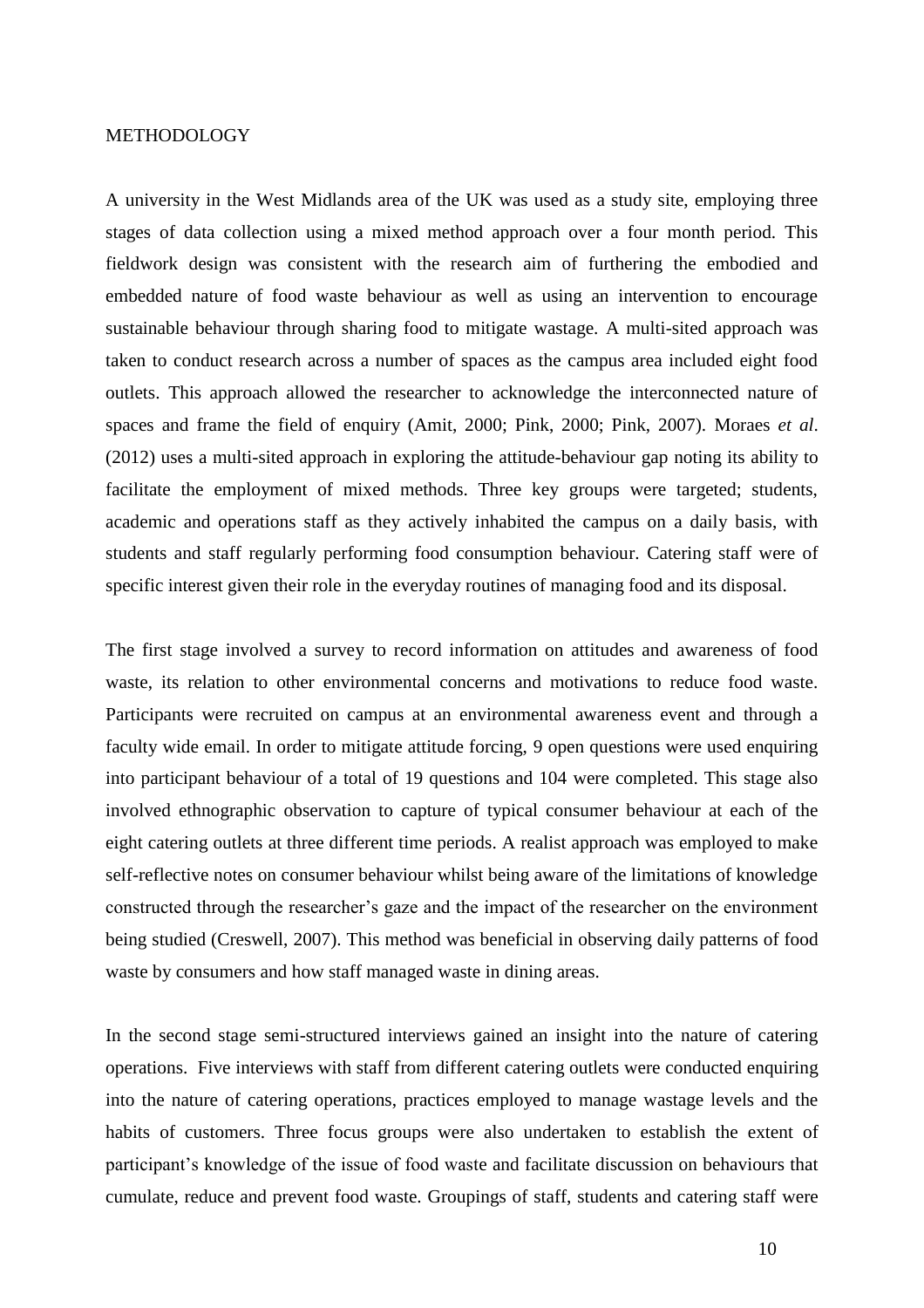shown a presentation of images and information on food waste at global, national and regional level to stimulate conversation. The focus groups facilitated the construction of opinions and arguments allowing participants to negotiate meanings (Cook and Crang, 1995).

The final stage of the research involved the implementation of an intervention as a means of modifying current food waste behaviour. Research in the area of human computer interaction has previously shown how social media offers a space for social comparison and accountability, influencing norms and giving feedback on environmental impact (Froehlich *et al.*, 2010; Foster and Lawson, 2013; Foster and Lineham, 2013). Such research gives examples of how routine waste practices can be challenged. Farr-Wharton *et al.* (2014b) explore the role of mobile applications in reducing household food waste, highlighting the hesitation and reluctance to share food. Comber and Thieme (2013) generate awareness of wasteful habits by uploading pictures of bin contents onto the social media site Facebook. Ganglbauer *et al.*  (2013) also exemplify how technology can be used to modify negative environmental behaviour allowing consumers to view the contexts of their fridge whilst shopping to prevent over-provision of food.

The intervention in this study consisted of a social media tool on the platform Twitter that allowed participants to send messages to inform others of food that would have otherwise been wasted within the study setting. The social media tool operated as a means of interrupting the linear process of consumers consuming and throwing away food on campus; its workings are explained in figure 1. Awareness and participation in the tool was encouraged through promotion via existing social media channels at the university and a poster campaign.

# INSERT FIGURE 1 HERE

A thematic analysis was employed to qualitative data collated across the survey, focus groups, semi-structured interviews and ethnographic notes. Aspects of embodied and embeddedness of food and the practice-based approach taken informed the coding and condensing process (Halkier and Jensen, 2011). Content generated through the interaction of consumers via the social media tool was also collated however there was insufficient usage to justify an in-depth coding of findings. Reasons for consumer's lack of engagement in the sharing intervention are discussed in the subsequent section amongst consumer food waste behaviour on and off campus and sharing as a means of food waste prevention.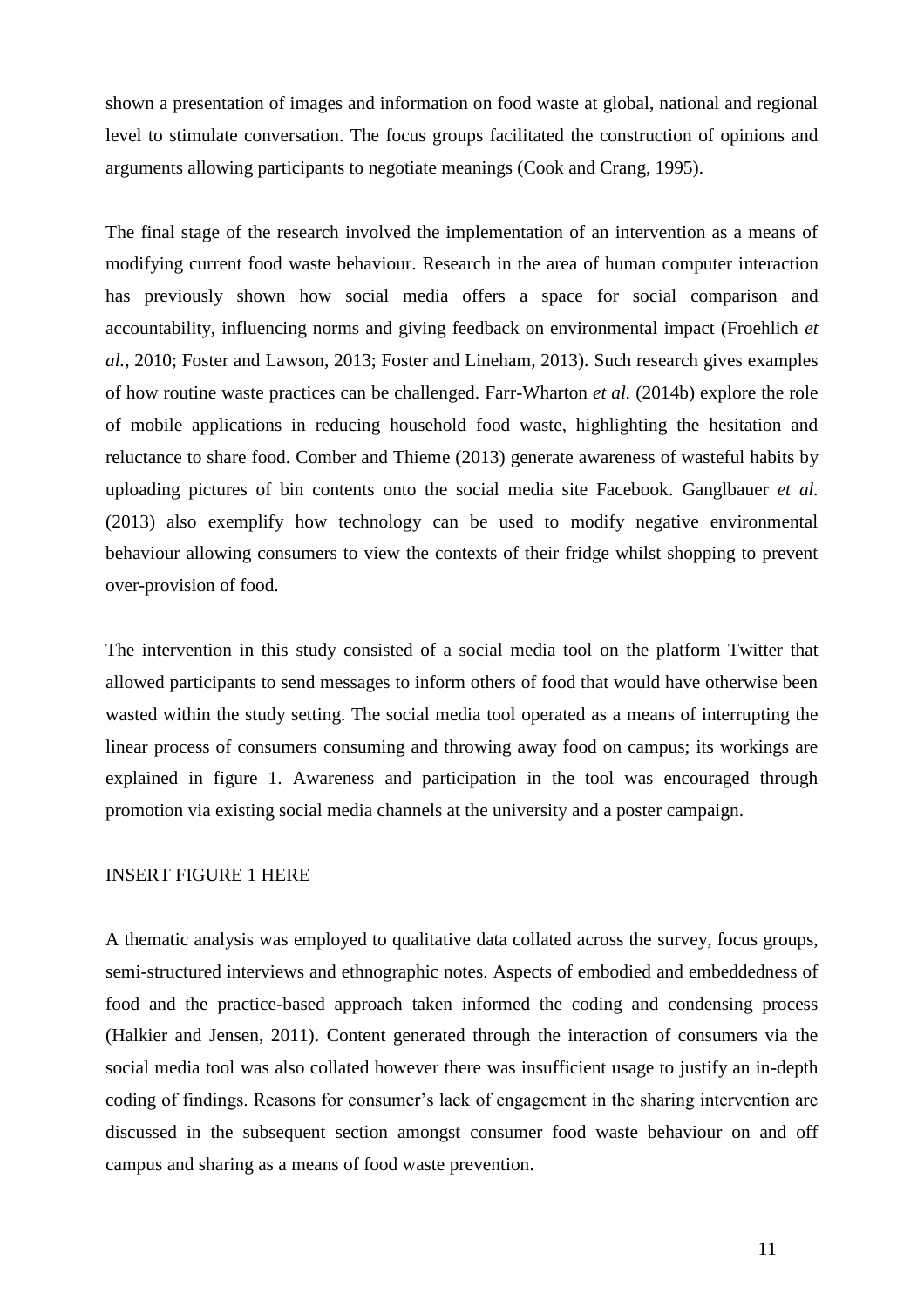#### FINDINGS AND DISCUSSION

The findings presented and discussed firstly outline consumer's food waste behaviour followed by an insight into sharing food as a means of food waste prevention.

Consumer's food waste behaviour on and off campus

A lack of consumer awareness of the issue of food waste was apparent from survey and focus group findings. The majority of participants stated they wasted little if any food with two thirds of survey participants stating they wasted no food during their last meal eaten on campus thus emphasising the hidden nature of food waste behaviours. Within the food supply chain, consumers located actors in the transportation and production of food as the primary cause of food waste, rather than identifying the consumer as shown in the following quote from the student focus group.

*"If you look at countries that grow that food they also don't have the transportation and the storage and the refrigeration*

*So they are wasting loads over there before it even gets here and that's not really something I really thought about but as soon as I read about that I was like yea of course*

*So it's not even us that's wasting loads it's the whole supply chain, which is even more terrible" (undergraduate student)*

There was great surprise by focus group participants to learn that food waste from UK consumers greatly outweighs waste from manufacturers and retailers, supporting the unacknowledged nature of food waste at consumer level (Hawkins, 2005). Students in particular felt that as consumers they wasted little, drawing upon the idea that they are 'too poor to waste food'. Motivations for taking action on food waste were found to be inherently personal such as the need to save money rather than connecting the issue of food waste with wider problems in the food system. This suggests that consumer actions to mitigate food waste are not underline by egotistic intensions and green values differing from actions taken on other environmental issues (Schuitema and de Groot, 2015). Typical actions implemented to reduce and prevent food waste were linked to the routines of food provision, preparation, consumption and disposal in the home. Nearly a third of survey respondents stated that they regularly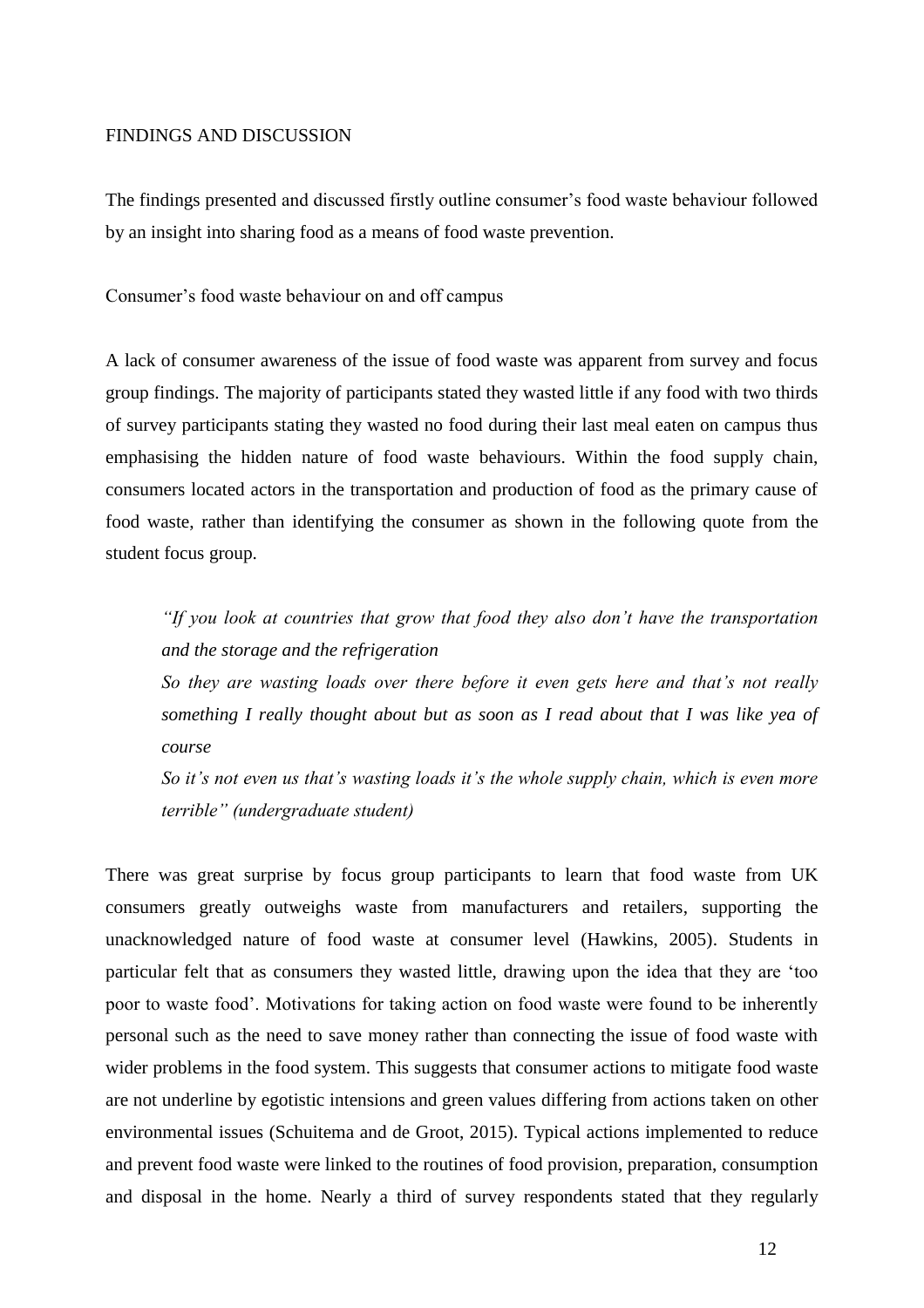monitored their portion sizes to prevent food waste. A fifth of respondents stated that they saved food and ate it at a later date and other answers included always eating all food served, meal planning, checking used by dates and sharing food with others. Here consumers can be seen as actively drawing upon everyday food consumption habits when giving explanation to behaviours that either cause or mitigate food wastage. The consumption of food extends across a number of actions from provision to disposal that can be seen to also shape food waste behaviours (Kniazeva and Venkatesh 2007), showing how such behaviours can be placed within mundane routines and habits located within the home (Evans, 2012a)

It is questionable whether the actions consumers indicated they undertook to reduce and prevent food from being wasted were consistent when undertaken outside the home. For example catering staff noted that students were particularly wasteful whilst dining at the university.

*"They do waste quite a lot especially when they first get their money; they seem to spend it all and then don't eat it" (Catering staff member)*

This was noted to be attributable to living away from home and the lack of experience in managing student loan funds according to catering staff. Here an economic tie is evident in the availability and timing of student loan funds that drives wastage through facilitating food consumption practices such as purchasing meals on campus. This suggests that social commitments, such as entering into higher education in this case, can be seen to influence both food consumption and subsequent food waste behaviours through engagement in new routines and responsibilities (Lund and Gronow, 2014).

The ethnographic observations and insight into consumer behaviour by catering staff highlighted how consumer food waste behaviours were embedded within the study setting. For example the time-constrained nature of study and work in a university environment contributed towards the hidden nature of food waste as explained by one staff member:

*"The lack of infrastructure that can be access by an individual to recycle food is inhibiting, how much time does it take to reduce food waste? Lunch tends to be a quick meal in a short break (if one stops working at all) so convenience is essential" (Academic staff member)*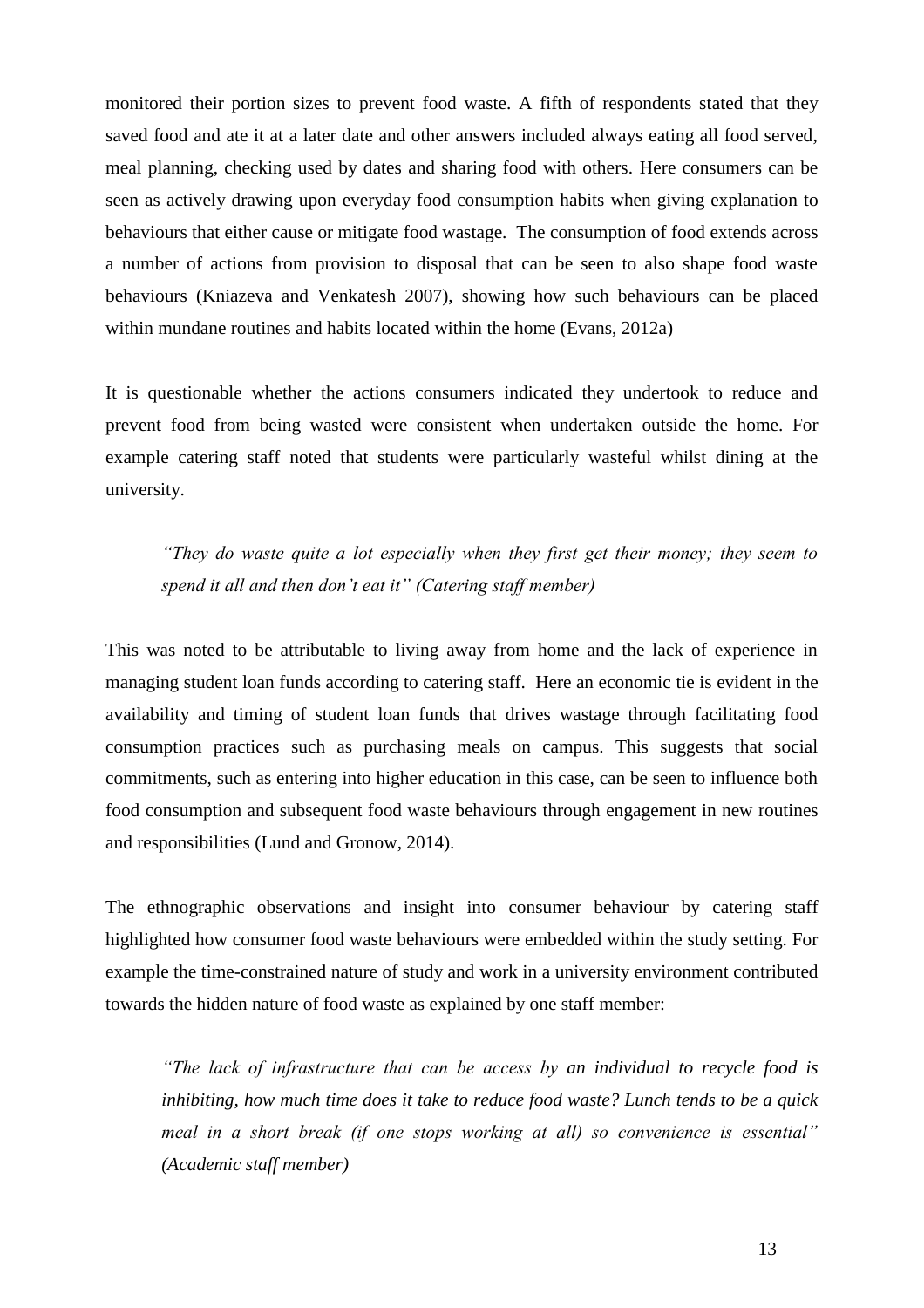The working and studying practices of staff and students created an 'on the go' busyness which countered any conscious thought of both food waste actions and the issue in general, suiting the consumption of convenience food and removing the further thought of disposal. This was accentuated by the cleaning roles undertaken by catering staff in dining areas, operating an efficient service of regularly clearing and cleaning away dirty plates and waste left on tables. This removed the responsibility from consumers to deal with any remaining food left thus hiding both the spectacle of food waste and the need for diners to make any active effort to dispose of their wasted food. This suggests that in a time pressured environment where a consumer's have preference for convenience and are absent from the provision and preparation of food, responsibility of managing disposal is lost and transferred to the working practices of catering staff. This exemplifies points made by Warde (2014) regarding the importance of routines and habits within a local context in giving explanation to consumption behaviour. Consumer's food waste behaviours were embedded within the campus setting and unlike in the household, consumers only interacted within food in its edible state thus the reasons for wasting food differed from in the home where waste is linked to provision, preparation and knowledge of storing and cooking food (Watson and Meah, 2013; Farr-Wharton *et al.,* 2014a).

Visceral standards linked to the bodies senses such as the appearance, feel, taste and smell were also found to influence consumer food waste behaviour.

*"Every now and again I just have a clear out of the fridge of loads of stuff that's fresh, I'm picky as well with fresh stuff so tomatoes, they have to be firm, if they're not firm I bin them …… I won't buy any carrots or potatoes that I've not handpicked myself and looked at" (Academic staff member)*

This quote emphasises the embodiedness of food in how our senses are important enablers in both consumption and wastage (Wilhite, 2012). The study saw similar findings to Kristensen *et al.* (2013) with consumers drawing upon their senses and factors of trust in negotiating the edible state of food. On campus the taste and appearance of food served by the catering outlets was stated as a reason that contributed towards its wastage. Consumers noted that they 'lost interest' in food and that it was 'tasteless' showing its inability to meet the visceral standards for food to be inciting enough to justify consumption, thus contributing towards wastage.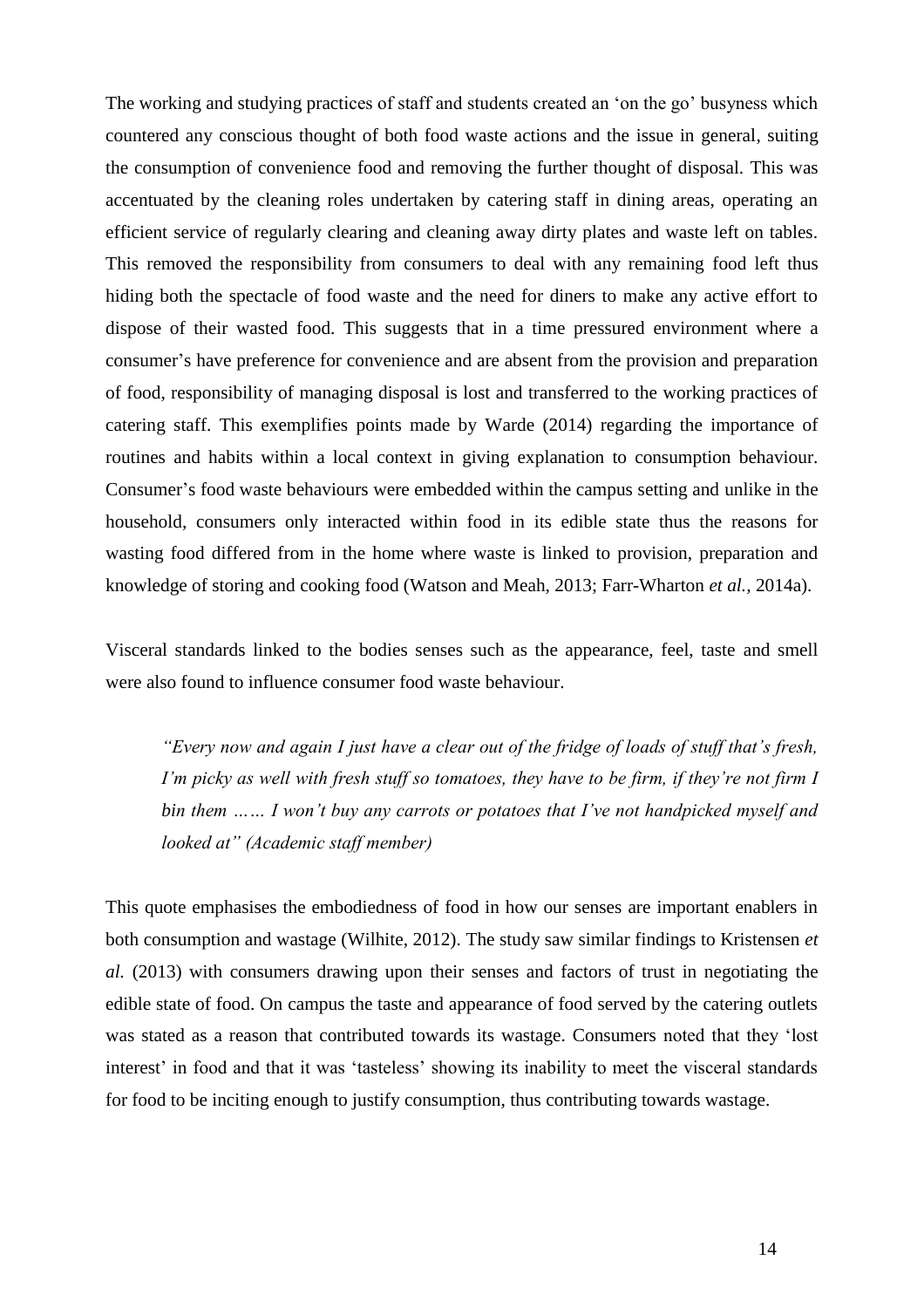Food sharing as a means of food waste prevention

When implementing the social media tool as a means of sharing food on campus to prevent food waste, a number of barriers were experienced and the tool failed to achieve any considerable change only being infrequently used over the study period. However by evaluating why this initiative failed to have the foreseen impact, critical information is uncovered on consumer's engagement with sharing food as a means of food waste prevention enabling further insight into consumer food waste behaviour. Discussing the social media tool with consumers, the general consensus was that this was a 'good' and 'positive' thing however there was a distinct gap between the intentions of consumers and their actions (Vermeir and Verbeke, 2006).

Consumers held heightened visceral standards for food shared via the social media tool. The relationship between the person donating and consuming the shared food was important in facilitating trust that the food was edible and not contaminated. Previous research has shown that instances when food is shared take place within the home where consumers are linked through domestic practices of provisioning and consumption that reflect family values (Evans, 2014). Without a social relation between the two sharing actors, caution and concern over food was expressed as shown by a catering staff member.

*"Some people might feel like it's dirty food, I don't know who you are, I don't know if you've got a cold, that sort of stuff" (Catering staff member)*

Without being able to draw upon knowledge of the conditions of the food's preparation and subsequent interaction; appearance, smell, feel and taste are relied upon to determine the edibility of food. The body was critical in negotiating the safety of food with these senses heightened in circumstances where consumers had concerns over the safety of the food shared or held limited trust with the donator (Wilhite, 2012). Wallenborn and Wilhite (2014) discuss how the body plays an important role in constructing embodied knowledge and its influence on the performance of practices. This can be furthered to note the importance of the social context the practice is performed within, noting here the heightened role of the body in consumption practices on campus. Outside the home, the donator and how this person handled the food played a more influential role than how food safety is negotiated in the home (Watson and Meah, 2013).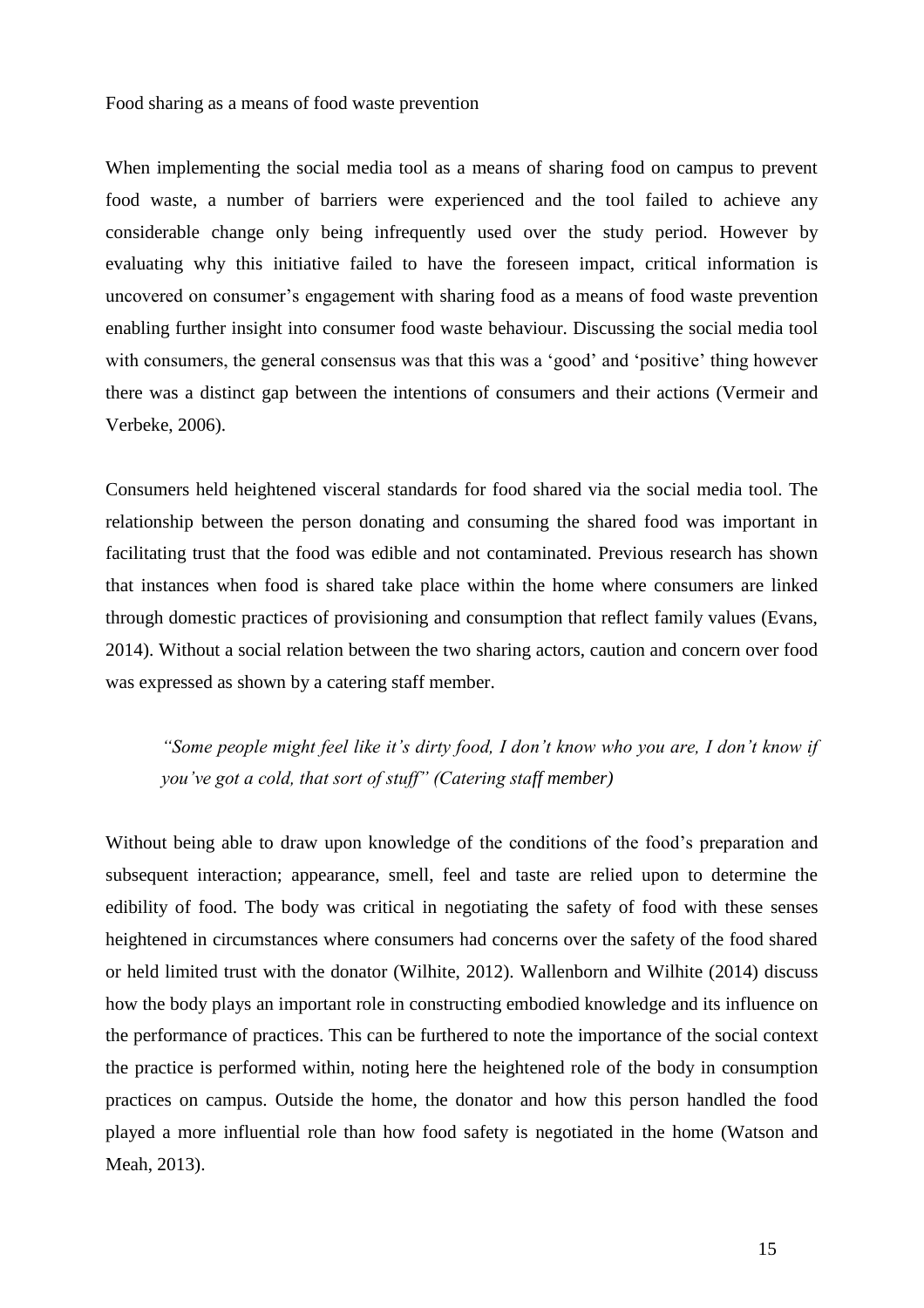The tool placed the person sharing the food in a position of responsibility that food was in an edible condition and the lack of replies to disseminated messages showed a lack of trust through virtual means to recover and consume food that would otherwise be wasted. Similar findings were observed to Farr-Wharton *et al.* (2014b) in that consumers lacked trust to facilitate sharing with others due to not holding appropriate knowledge that food was safe to eat; knowledge that is typically embedded in domestic food consumption practices within cases of sharing in households (Evans, 2014). Where food was shared, relationships formed through other practices, such as working relationships, were used to justify this behaviour and facilitate the sharing and prevention of food waste. The bonding and identity formation Kniazera and Venkatesh (2007) associated with collective consumption and sharing food was not observed suggesting that mitigation of food waste does not have the same social justification to bring people together.

A further finding was that the rules and procedures embedded within university structures prevented both the sharing of food and consumers accessing shared food. Strategies to tackle food waste were viewed through a waste management lens, tackling food waste as a problem of material management rather than changing behaviours that lead food to be wasted, emphasising the need for a greater focus on preventative actions further up the waste hierarchy (Quested *et al.,* 2013; Papargyropoulou *et al.,* 2014).

Spatial limitations were observed as students were unable to access all areas of the campus to collect shared food and staff disapproved of the idea that students would access spaces predominantly occupied by staff. This is supported by the fact that there was an inherent ownership of food. With food delivered by the catering services for meetings, staff disagreed that the food should be shared with others outside their department as well as with students, preferring their immediate colleagues to have first opportunity to consume such food. This suggests that working relationships facilitate sharing and collective food waste prevention despite the disconnect with other food consumption practices such as provision and preparation. Instances where such food was shared however were marked by feelings of guilt as one staff member noted:

*"We literally have got no shame in our office, if we've had a meeting and there's loads of food left over, normally it's because we've paid for it, we'll just clear the lot and take it back to the office" (Academic staff member)*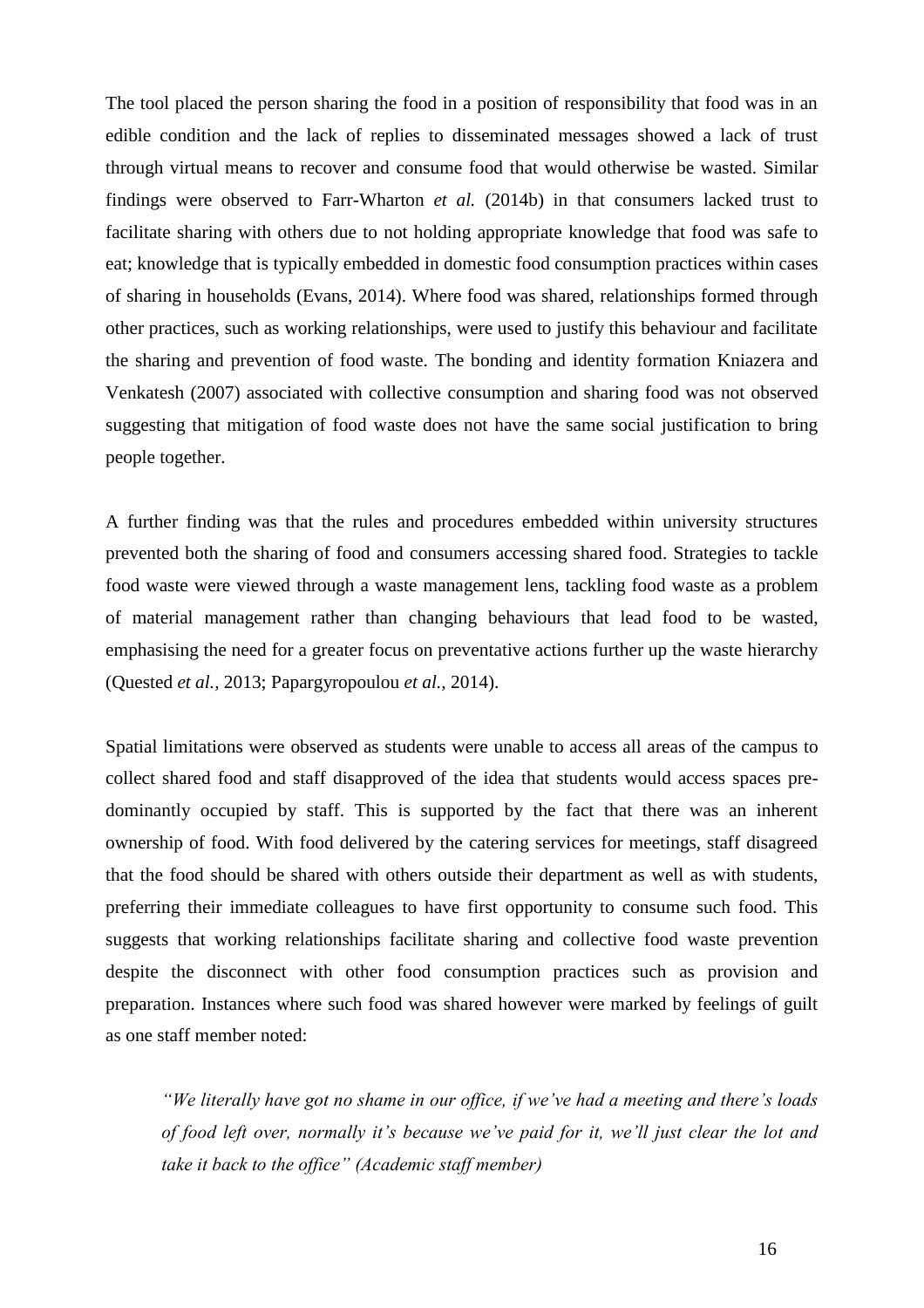Evident here is the particularly negative attitude towards consuming food that is classified as waste but still in an edible capacity. Recovering food from being wasted was constructed as 'shameful' highlighting that acquiring food by such means is seen as unacceptable. Consumers expressed concern and guilt over obtaining food via re-covering or re-circulation means, a practice that associated with thrift in the home (Cappellini, 2009), exemplifying how a cultural norm influences the conduits of disposal (Evans, 2012a). This is also emphasised in the following discussion during the student focus group on whether freeganism (the practice of reclaiming and eating discarded food) was acceptable.

| Student 1: | "Access to food is a human right, that's the way she has had to go and   |
|------------|--------------------------------------------------------------------------|
|            | get food she shouldn't be prosecuted for that"                           |
| Student 2: | "but isn't the right to food isn't it that you have to be able to obtain |
|            | food in a socially acceptable way"                                       |
|            | "In society it's not really acceptable to be rummaging in bins"          |
| Student 3: | "But who is deeming this not acceptable?"                                |
| Student 2: | "Society is but it doesn't mean it's not a good idea but it's just not   |
|            | normal" (student focus group)                                            |

This conversation again shows that interrupting the linear journey of food from creation to disposal is not seen as socially acceptable. Once food is classified as waste by either an individual or an organisation, recovering and then consuming this food is not seen as a normal means through which to acquire sustenance (Nguyen *et al.,* 2014). The findings highlight the difficulty of introducing sharing as a means of changing behaviour due to pre-conceived ideas consumers held about 'leftovers'. As one student notes "we are too prestigious a nation to ask for doggybags" signifying the alienation of practices of sharing and recovery of food outside the home and overall displacement of the prevention and reduction of food wastage from norms of behaviour.

The factors described above give justification for the failure of the social media tool to encourage the prevention of food waste via the practice of sharing. Food waste behaviours were ingrained in practices that transgressed both the university and the home setting. Utilising a practice based approach has revealed how food consumption behaviour is interlinked with other behaviours in the form of sets of actions that determine routines and habits. Any modification or introduction of new behaviours thus involves a degree of negotiation of behaviour located in the habits and routines of the everyday (Berthou, 2013). The study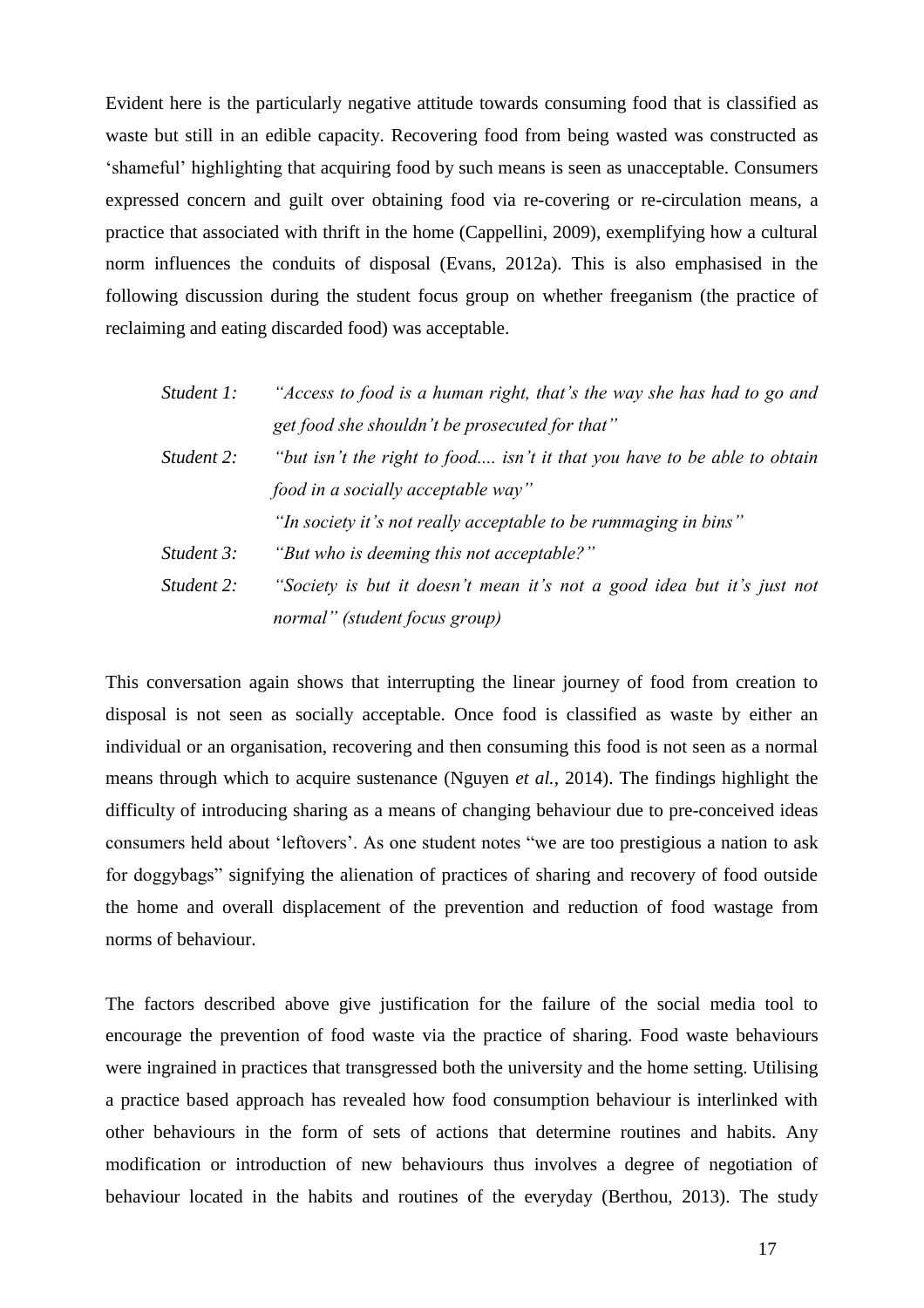suggests that agentive aspects of attitudes, values and motivations do not reflect consumer food waste behaviours as well as a motivational gap in that the social media tool required consumers to act on their knowledge and concern for the issue of food waste in order to share food (Vermeir and Verbeke, 2006). Attempting to establish a behavioural norm within a virtual space was also a barrier suggesting that technological applications that encourage new behavioural norms do not easily translate into an up take in sustainable behaviour. Overall there were inconsistencies in the reduction, prevention and re-distribution practices in the study setting with embodied and embedded factors limiting positive environmental behaviours.

#### **CONCLUSION**

This study sought to explore consumer food waste behaviour and sharing as a means of preventing food waste using a university as a study setting. Moving away from framing negative environmental behaviour as a problem of the individual, the paper gives insights into food waste behaviours using a practice based approach. Such an approach was critical given the hidden, unrealised nature of food waste, involving an exploration of the everyday routines and habits that were both performed by and influenced consumer behaviour. This enabled an understanding of the role of agentive and structural elements in consumer food waste behaviour as well as the barriers to encouraging behaviour change in the form of a social media tool.

Further understanding of consumer behaviour is critical to addressing food waste within a HEI setting. Food waste within universities can be attributed to an amalgamation of routines and habits with behaviour determined by the prevailing nature of practices and the associated behavioural norms within this space. Such behaviour was found to be encapsulated within embodied and embedded aspects of how we consume and interact with food across its transitions into waste. Embodiment and embeddedness were vehicles that facilitated the transition of food into waste integrating the complexity of practices causing inconsistent and anti-environmental behaviour. A university as a place of work positioned time constraints on eating, emphasising the need for food to be convenient and suit the temporalities of working practices removing thought and ability to prevent food waste. A further vehicle was the visceral way in which consumers interact with food and food waste as well as negotiating trust and the accepted norms of interrupting the linear journey of food into waste such as recirculating and recovering food.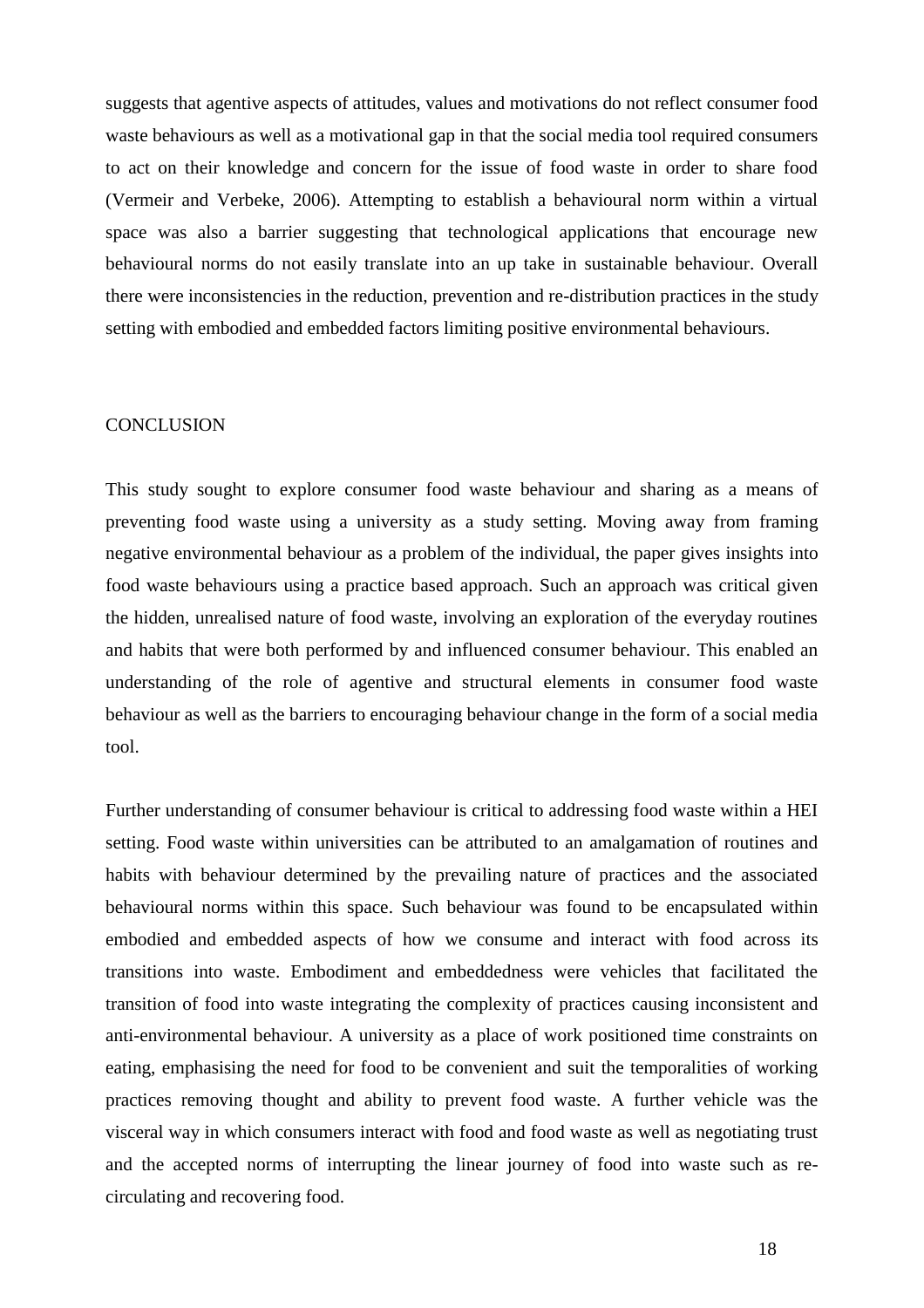Consumer's motivations for mitigating food waste could not be connected with their behaviour as shown in the lack of awareness consumers hold for their behaviours that leads to food waste. Without interaction with food in earlier stages of food consumption such as preparation and storage, consumer food waste behaviour can be differentiated between settings, as practices that manage leftovers were not undertaken, suggesting their anchoring within domestic food consumption. The visceral interaction with food, notions of trust and cultural norms around acceptable sourcing of food were barriers to changing and introducing sharing as a means of preventing food waste. The study raises further questions over consumer food waste behaviour in different settings and how different sets of practices interact and influence both food consumption and food waste behaviour. Embodiedness and embeddedness is potentially a framework to be employed in exploring negative environmental behaviours further. Questions are also raised by gap between consumer's motivations and their resulting behaviour with regards to the social media tool as well as consumer's interaction and connection with food via such technological platforms.

#### ACKNOWLEDGEMENTS

I would like to thank Professor Moya Kneafsey, Dr. Siraj Shaikh and Selina Fletcher at Coventry University and Dr. Caroline Moraes for their help and guidance. This research was supported by the Chartered Institute of Wastes Management under the Defra Masters Support Programme.

## **REFERENCES**

Abeliotis K, Lasaridi K, Chroni C. 2014. Attitudes and behaviours of Greek households regarding food waste prevention. *Waste Management & Research 32* (3):237-240. doi: 10.1177/0734242X14521681

Alexander C, Gregson N, Gille Z. 2013. Food Waste. In *The Handbook of Food Research,*  Murcott A, Belasco W, Jackson P. (eds.) Bloomsbury Academic: London; 471-483

Amit V. 2000. *Constructing the field: Ethnographic fieldwork in the contemporary world.*  Routledge: London.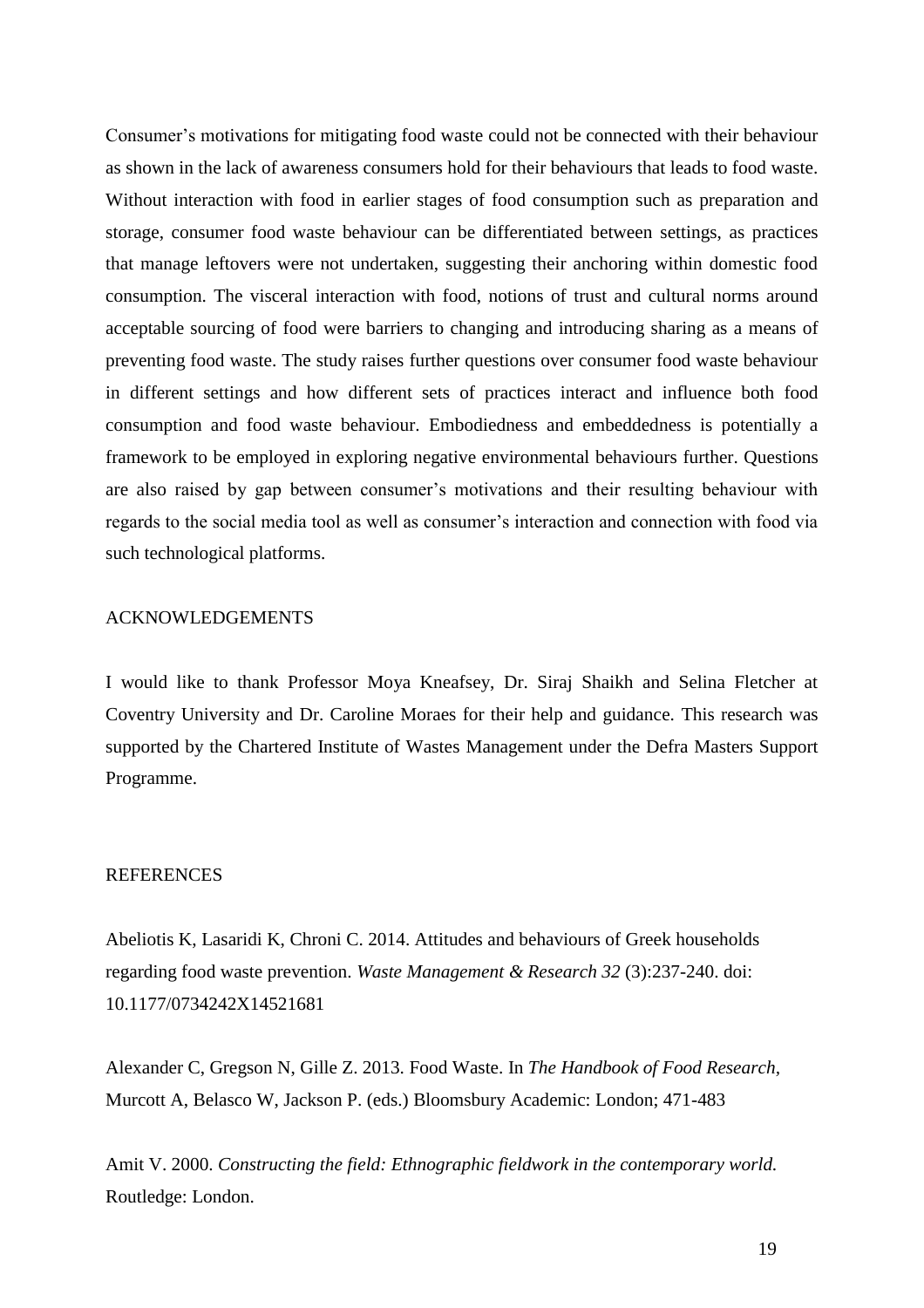Armijo de Vega C, Benítez SO, Barreto MER. 2008. Solid Waste Characterization and recycling for a university campus. *Waste Management 28*(1): 521–526. doi:10.1016/j.wasman.2008.03.022

Babich R, Smith S. 2010. "Cradle to Grave": An Analysis of Sustainable Food Systems in a University Setting. *Journal of Culinary Science & Technology 8*(4): 180-190. doi:10.1080/15428052.2010.535747

Bellotti E, Mora E. 2014. Networks of practices in critical consumption. *Journal of Consumer Culture.* 0(0): 1-43. doi:10.1177/1469540514536191

Belkin C, Carrigan M, Szmigin I. 2007. Beyond Recycling: 'Commons-friendly' waste reduction at new consumption communities. *Journal of Consumer Behaviour 6*(5): 271-286. doi:10.1002/cb.221

Berthou SKG. 2013. The Everyday Challenges of Pro-environmental practices. *The Journal of Transdisciplinary Environmental Studies 12*(1): 53-68.

Boulstridge E, Carrigan M. 2000. Do consumers really care about corporate responsibility? Highlighting the attitude-behaviour gap. *Journal of Communication Management 4*(4): 355- 368. doi: 10.1108/eb023532

Bray J. 2013. Food Waste – The Policy Perceptive. 'Waste Not Want Not: Agro-Food Waste Solutions for a Hungry World'. Held 5th March 2013 at The Society for Chemical Engineering HQ. SCI Agri-Food Hub: London.

Burchell K, Rettie R, Patel K. 2012. Marketing social norms: Social marketing and the 'social norm approach'. *Journal of Consumer Behaviour 12*(1): 1-9. doi:10.1002/cb.1395

Cappellini B. 2009. The sacrifice of re-use : the travels of leftovers and family relations*. Journal of Consumer Behaviour 8*(6): 365–375. doi:10.1002/cb.299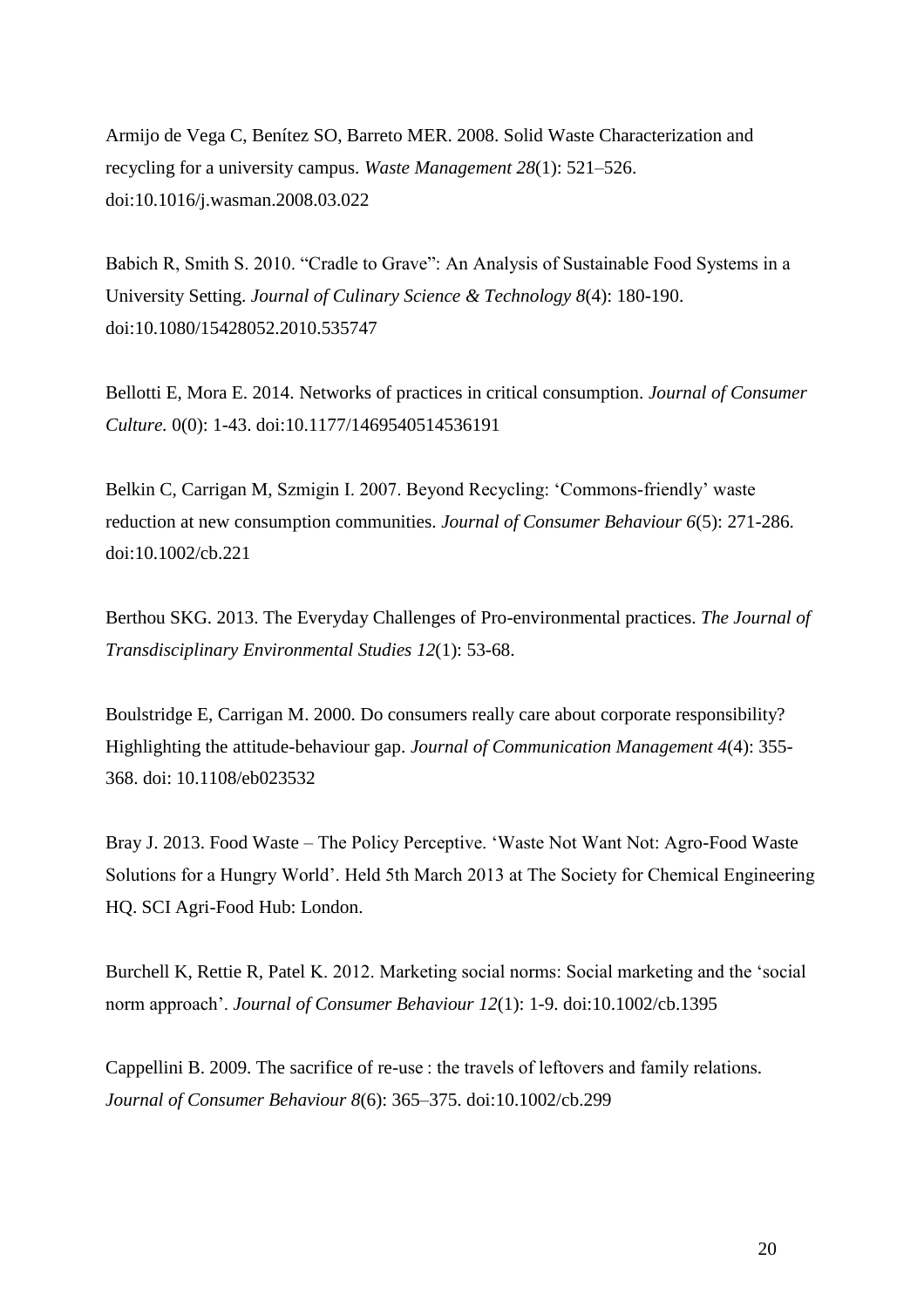Cappellini B, Parsons E. 2013. Practicing thrift at dinnertime: mealtime leftovers, sacrifice and family membership. In *Waste Matters: New Perspectives on Food and Society,* Evans D, Campbell H, Murcott A. (ed.) Wiley- Blackwell: London; 121-134.

Carrington MJ, Neville BA, Whitwell GJ.2014. Lost in Translation: Exploring the Ethical Consumer Intention–behavior Gap. *Journal of Business Research 67*(1): 2759–2767. doi: 10.1016/j.jbusres.2012.09.022

Caswell H. 2008. Britain's battle against food waste. *Nutrition Bulletin 33*(4): 331-335. doi:10.1111/j.1467-3010.2008.00723.x

Cook I, Crang M. 1995. *Doing Ethnographies: Concepts and Techniques in Modern Geography.* Environmental Publications: Norwich.

Comber R, Thieme A. 2012. Designing beyond habit: opening space for improved recycling and food waste behaviours through processes of persuasion, social influence and aversive affect. *Personal and Ubiquitous Computing 17*(6): 1197-1210. doi:10.1007/s00779-012-0587- 1

Connolly J, Prothero A. 2008. Green Consumption: Life-politics, risk and contradictions. *Journal of Consumer Culture 8*(1): 117-145. doi: 10.1177/1469540507086422

Corradi G, Gherardi S, Verzelloni L. 2010. Through the Practice Lens: Where Is the Bandwagon of Practice-Based Studies Heading? *Management Learning 41*(3): 265–283. doi: 10.1177/1350507609356938

Cox J, Giorgi S, Sharp V, Strange K, Wilson DC, Blakey N. 2010. Household waste prevention – a review of evidence. *Waste Management & Research 28*(3): 193-219. doi: 10.1177/0734242X10361506

Creswell JW. 2007. *Qualitative inquiry & Research Design*. 2<sup>nd</sup> Edn. SAGE Publications Ltd: London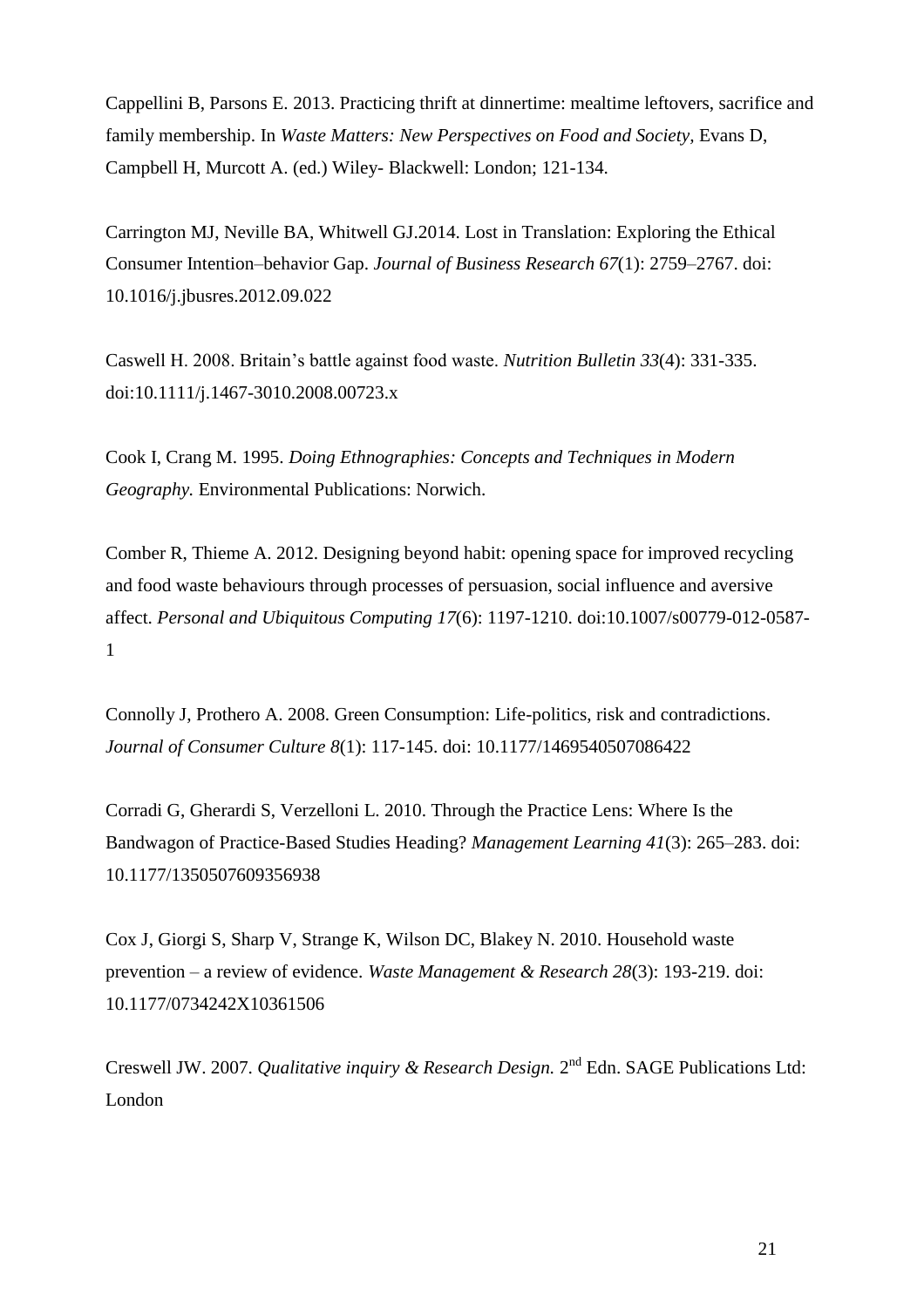de Coverly E, McDonagh P, O'Malley L, Patterson M. 2008. Hidden Mountain: The Social Avoidance of Waste. *Journal of Macromarketing 28*(3): 289–303. doi: 10.1177/0276146708320442

DEFRA. 2011 Government Review of Waste Policy in England 2011. Available at https://www.gov.uk/government/uploads/system/uploads/attachment\_data/file/69401/pb13540 waste-policy-review110614.pdf [accessed on 2 December 2012].

Domaneschi L. 2012. Food social practices: Theory of practice and the new battlefield of food quality. *Journal of Consumer Culture 12*(3): 306-322. doi: 10.1177/1469540512456919

European Commission. 2010. Preparatory study on food waste across EU 27. Available from http://ec.europa.eu/environment/eussd/pdf/bio\_foodwaste\_report.pdf [accessed on 1 February 2013].

Evans D. 2011. Blaming the consumer – once again: the social and material contexts of everyday food waste practices in some English households. *Critical Public Health 21*(4): 429- 440. doi:10.1080/09581596.2011.608797

Evans D. 2012a. Binning, gifting and recovery: the conduits of disposal in household consumption. *Environment and Planning D: Society and Space 30*(6): 1123-1137. doi:10.1068/d22210

Evans D. 2012b. Beyond the Throwaway Society: Ordinary Domestic Practice and a Sociological Approach to Household Food Waste. *Sociology 46*(1): 41-56. doi: 10.1177/0038038511416150

Evans D. 2014. *Food Waste: Home Consumption, Material Culture and Everyday Life*. Bloomsbury: London.

Evans D. Campbell H. and Murcott A. 2013. A brief History of food waste and the social sciences. in *Waste Matters: New Perspectives on Food and Society*. Evans D. Campbell H. and Murcott A (ed.). London: Wiley-Blackwell.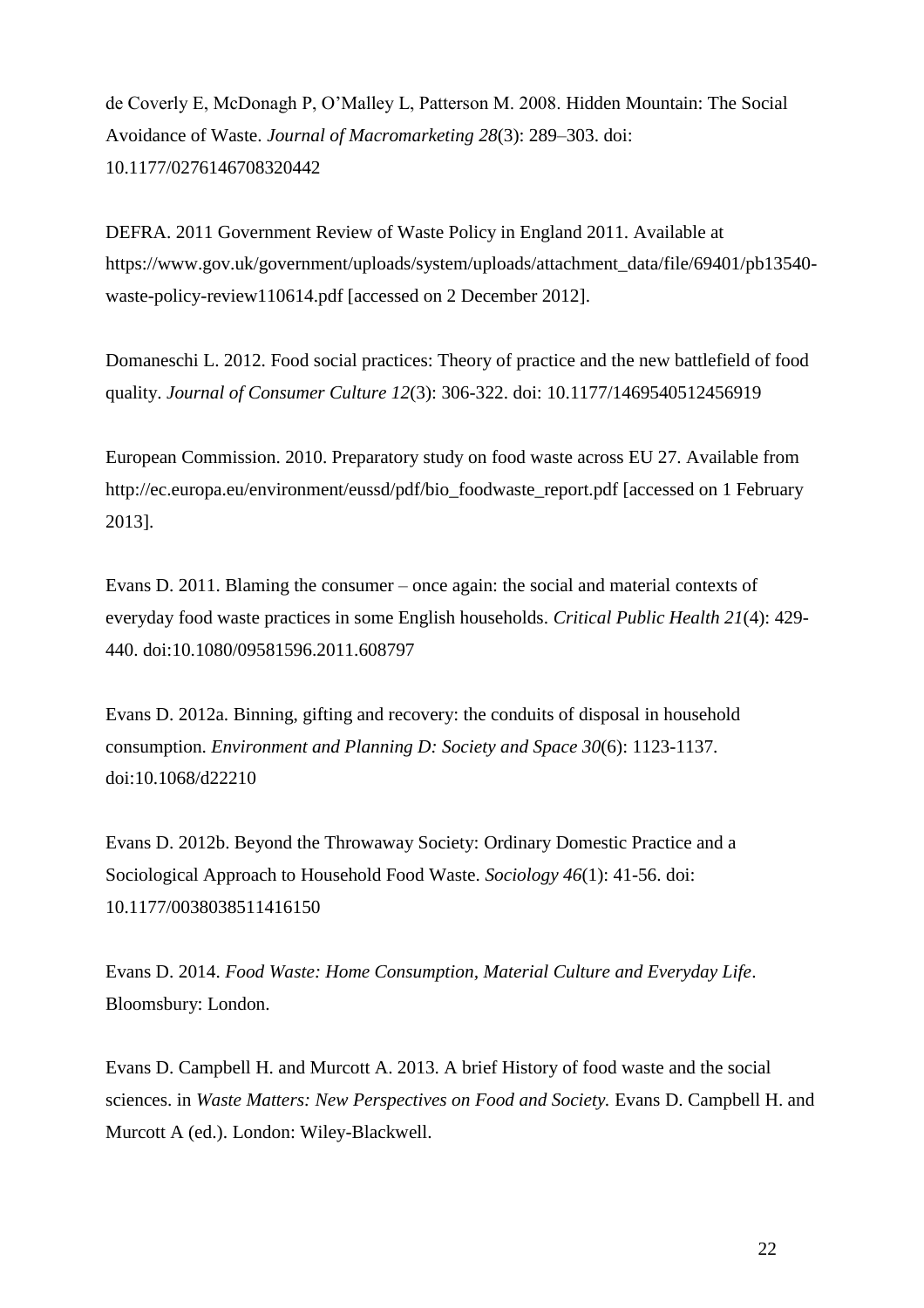Evans D, McMeekin A, and Southerton D. 2012a. Sustainable Consumption, Behaviour Change Policies and Theories of Practice, in *The Habits of Consumption: COLLeGIUM Studies across Disciplines in the Humanities and Social Sciences Volume 12.* Warde A, Southerton D (ed.). Helsinki Collegium for Advanced Studies: Helsinki; 113-129.

Farr-Wharton G, Choi JHJ, Foth M. 2014b. Food talks back: exploring the role of mobile applications in reducing domestic food wastage. In *Proceedings of the 26th Australian Computer-Human Interaction Conference on Designing Futures: the Future of Design*, ACM, University of Technology, Sydney, Australia, 352-361

Farr-Wharton G, Foth M, Choi JHJ. 2014a. Identifying factors that promote consumer behaviours causing expired domestic food waste. *Journal of Consumer Behaviour 13*(6): 393- 402. doi: 10.1002/cb.1488

Felder MAJ, Petrell RJ, Duff SJB. 2001. A solid waste audit and directions for waste reduction at the University of British Columbia, Canada. *Waste Management & Research 19*(4): 354- 365. doi:10.1177/0734242X0101900412

Fonte M. 2013. Food Consumption as Social Practice: Solidarity Purchasing Groups in Rome, Italy. *Journal of Rural Studies 32*: 230–239. doi: 10.1016/j.jrurstud.2013.07.003

Foster D, Lawson S. 2013. 'Liking' Persuasion: Case Studies in Social Media for Behaviour Change. Paper presented at the CHI: Paris, France.

Foster D, Lineham C. 2013. 'Liking' Carbon: Can social media play a role in carbon management? *Carbon Management 4*(1): 1-4. doi:10.4155/cmt.12.79

Froehlich J, Findlater L, Landsay J. 2010. The Design of Eco-Feedback Technology. Paper presented at the CHI: Atlanta, USA.

Ganglbauer E, Fitzpatrick G, Comber R. 2013. Negotiating Food Waste: Using a Practice Lens to Inform Design. *ACM Transactions on Computer-Human Interaction 20*(2): 1-24

Giddens A. 1984. *The Constitution of Society: Outline of a Theory of Structuralism.* Polity Press: Oxford.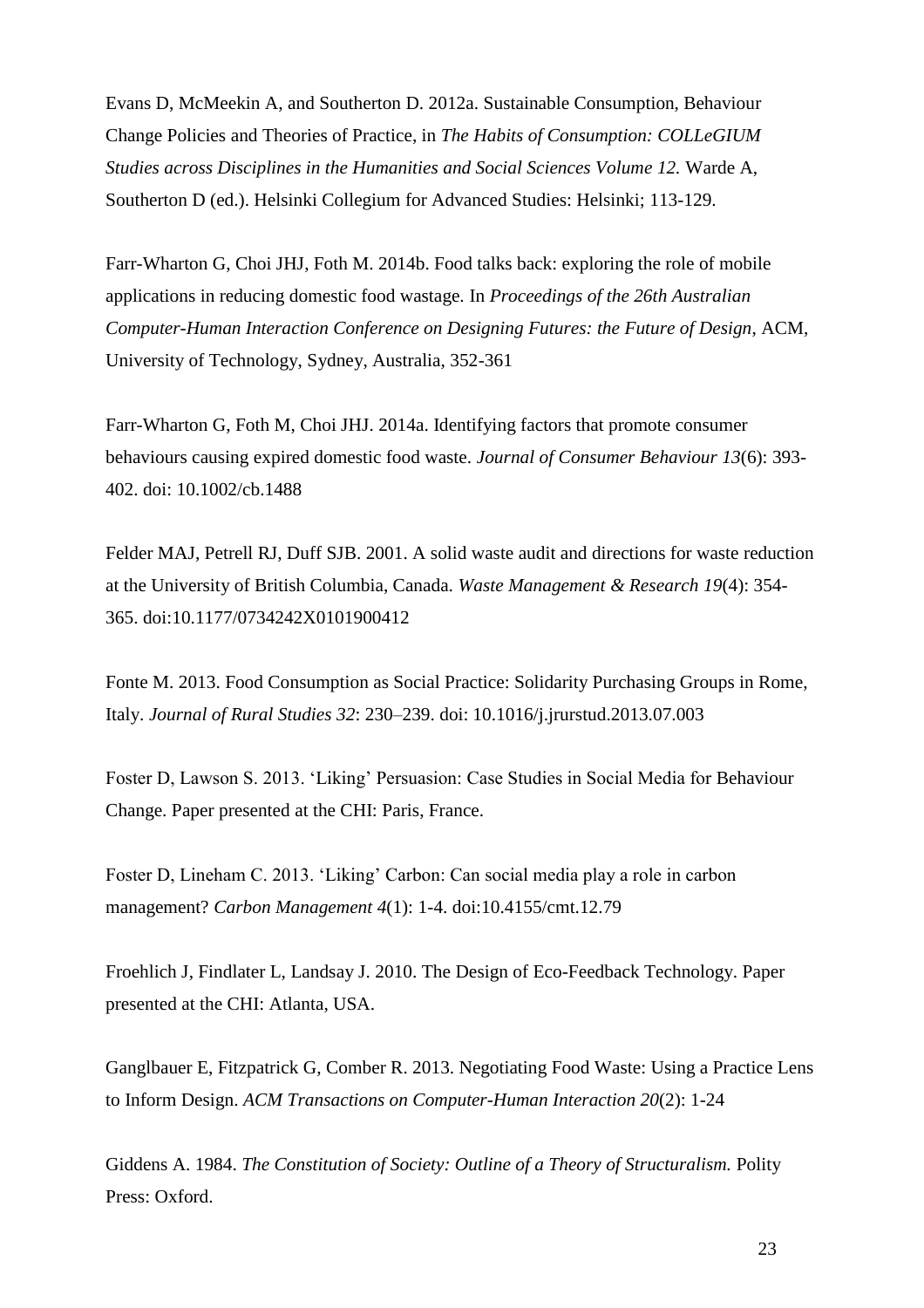Goodman MK. 2013. 'Wrapping and Stuffing Food Relationally: Pleasure, Place, Production and Power' in *Wrapped & Stuffed Foods: Proceedings of the Oxford Symposium on Food and Cookery 2012.* Mcwilliam M. (ed.). Blackawton: Prospect Books.

Goodman MK, Sage C. 2013. *Food Transgressions: Ethics, Governance and Geographies*. Ashgate: Aldershot.

Graham-Rowe E, Jessop DC, Sparks P. 2014. Identifying motivations and barriers to minimizing household food waste. *Resources, Conservation and Recycling 84*: 15-23. doi: 10.1016/j.resconrec.2013.12.005

Halkier B. 2009. A practice theoretical perspective on everyday dealings with environmental challenges of food consumption. *Anthropology of food.* S5

Halkier B, Jensen I. 2011. Methodological Challenges in Using Practice Theory in Consumption Research. Examples from a Study on Handling Nutritional Contestations of Food Consumption. *Journal of Consumer Culture 11*(1): 101–123. doi: 10.1177/1469540510391365

Halkier B, Katz-Gerro T, Martens L. 2011. Applying practice theory to the study of consumption: Theoretical and methodological considerations. *Journal of Consumer Culture 11*(3): 3-13. doi: 10.1177/1469540510391765

Hargreaves T. 2011. Practice-ing behaviour change: Applying social theory to proenvironmental behaviour change. *Journal of Consumer Culture 11*(1): 79-99. doi: 10.1177/1469540510390500

Hawkins G. 2005. *The Ethics of Waste: How We Relate to Rubbish*. Rowman & Littlefield: Maryland.

HEFCE. 2012. Measuring Scope 3 Carbon Emissions - Water and Waste: A guide to Goof Practice. Available from http://www.hefce.ac.uk/pubs/year/2012/201201/name,68742,en.html [accessed on 1 January 2013]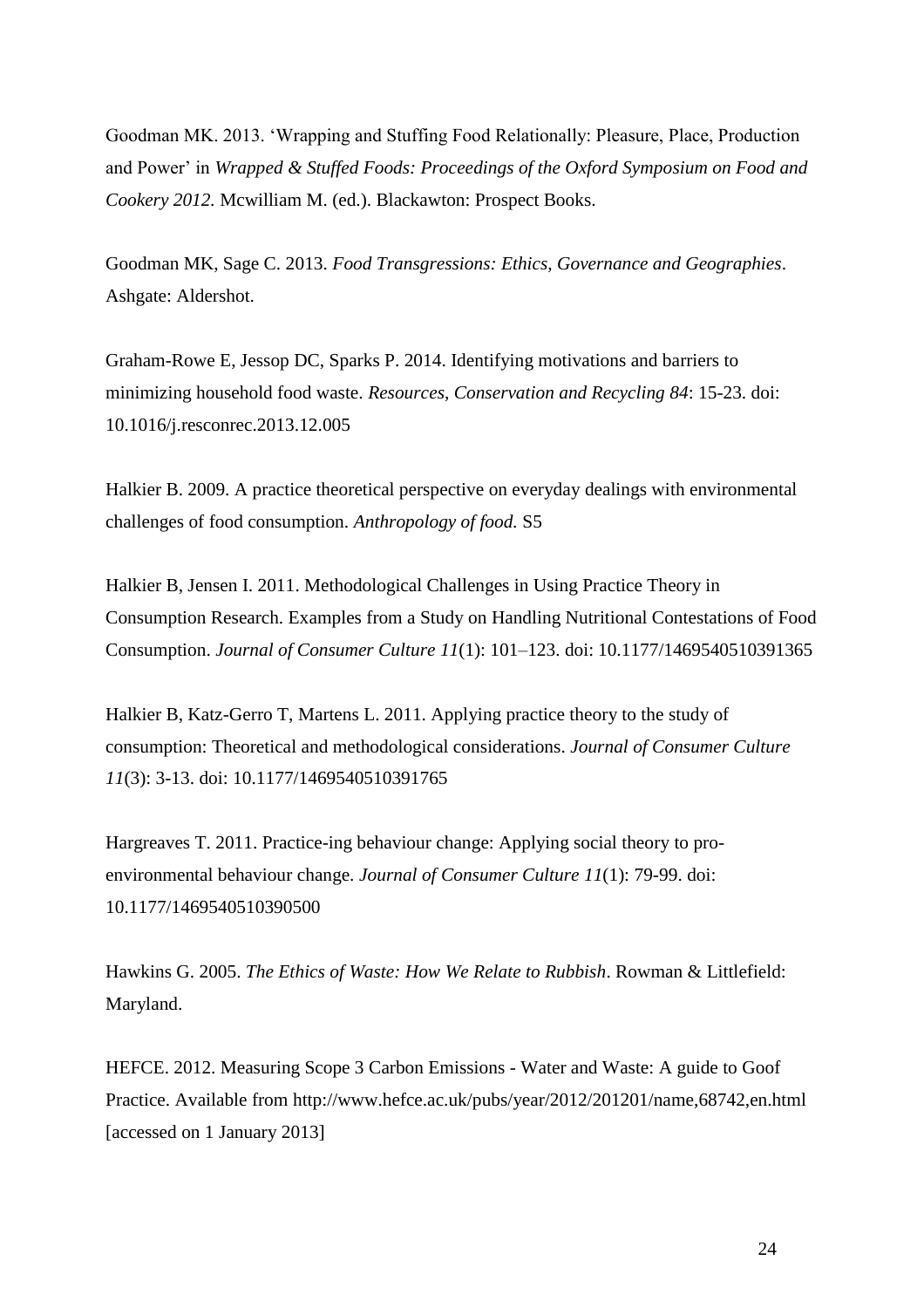Kniazeva M, Venkatesh A. 2007. Food for thought: A study of food consumption in postmodern US culture. *Journal of Consumer Behaviour 6*(6): 419-435. doi: 10.1002/cb.232

Kristensen DB, Askegaard S, Jeppesen LH. 2013. 'If it makes you feel good it must be right': Embodiment strategies for healthy eating and risk management. *Journal of Consumer Behaviour 12*: 243-252. doi: 10.1002/cb.1427

Lund TB, Gronow J. 2014. Destruction or continuity? The daily rhythm of eating in Denmark, Finland, Norway and Sweden in 1997 and 2012. *Appetite 82*(1): 143-153. doi:10.1016/j.appet.2014.07.004

O'Brien M. 2007. *A crisis of Waste? Understanding the Rubbish Society*. Taylor and Francis: Basingstoke.

Mason IG, Brooking AK, Oberender A, Harford JM, Horsley PG. 2003. Implementation of a zero waste program at a university campus. *Resources, Conservation and Recycling 38*(4): 256-269. doi:10.1016/S0921-3449(02)00147-7

Mbuligwe SE. 2002. Institutional solid waste management practices in developing countries: A case study of three academic institutions in Tanzania. *Resources, Conservation and Recycling 35*(3): 131-146. doi:10.1016/S0921-3449(01)00113-6

Mena C, Adenso-Diaz B, Yurt O. 2011. The Causes of food waste in the supplier-retailer interface: Evidence from the UK and Spain. *Resources, Conservation and Recycling 55*(6): 648-658. doi:10.1016/j.resconrec.2010.09.006

Moloney S, Strengers Y. 2014. 'Going Green'?: The limitations of Behaviour change programmes as a Policy Response to Escalating Resource Consumption. *Environmental Policy and Governance 24*(2): 94-107. doi: 10.1002/eet.1642

Moraes C, Carrigan M, Szmigin I. 2012. The coherence of inconsistencies: Attitude-behaviour gap and new consumption communities. *Journal of Marketing Management 28*(1-2): 103-128. doi:10.1080/0267257X.2011.615482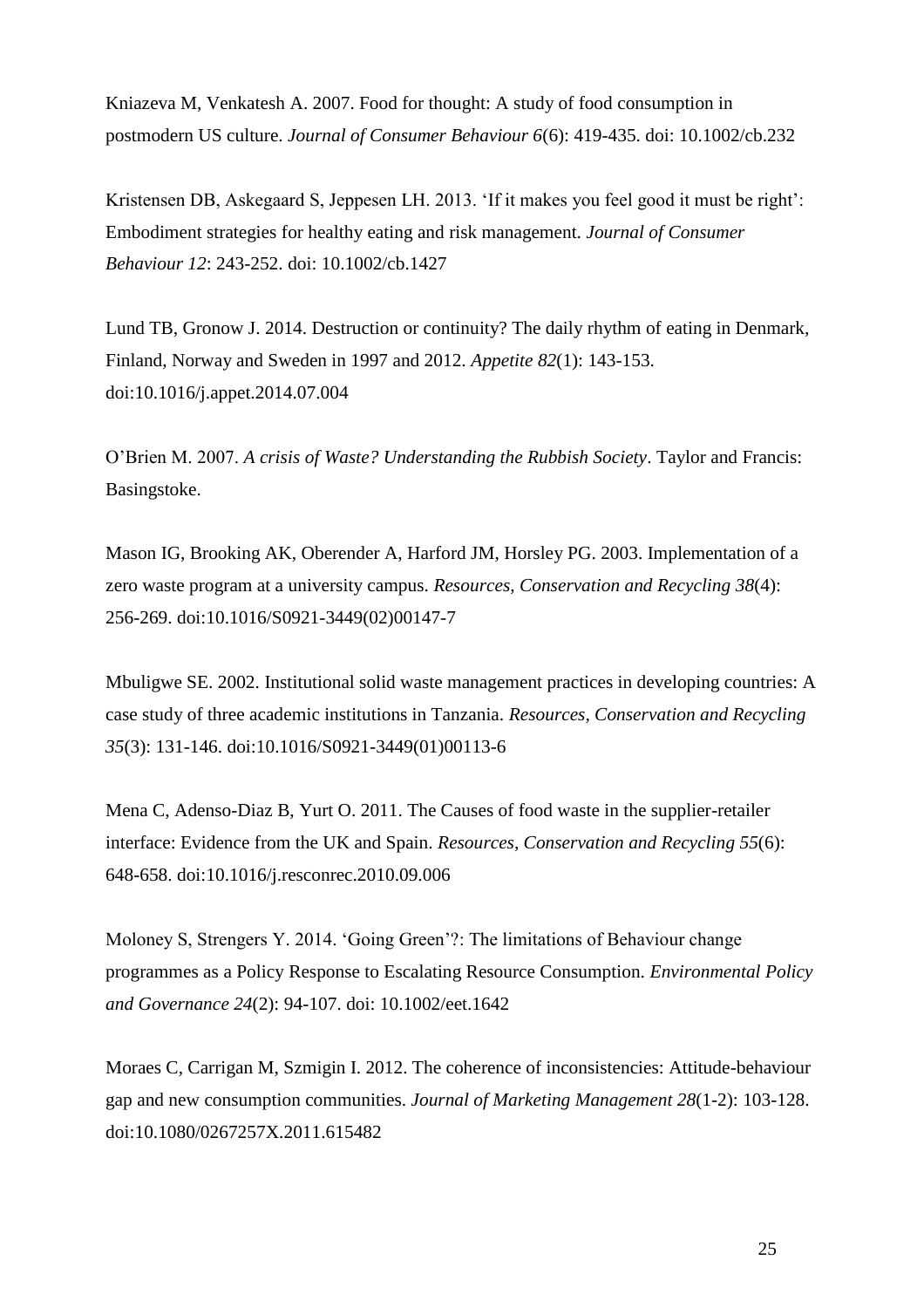Nguyen HP, Chen S, Mukherjee S. 2014. Reverse Stigma in the Freegan Community*. Journal of Business Research 67*(9): 1877–1884. doi:10.1016/j.jbusres.2013.12.001

Norton B, Costanza R, Bishop RC. 1998. The evolution of preferences: why 'sovereign' preferences may not lead to sustainable policies and what to do about it. *Ecological Economics 24*(2-3): 193-211. doi:10.1016/S0921-8009(97)00143-2

Nye M, Burgess J. 2008. Promoting durable change in household waste and energy use behaviour. DEFRA: University of East Anglia.

Papargyropoulou E, Lozano R K, Steinberger J, Wright N, Ujang Z B. (2014) The Food Waste Hierarchy as a Framework for the Management of Food Surplus and Food Waste. *Journal of Cleaner Production* 76: 106–115. doi: 10.1016/j.jclepro.2014.04.020

Parfitt J, Barthel M, Macnaughton S. 2010. Food Waste within Supply Chains: Quantification and Potential Change for 2050. *Philosophical Transactions of the Royal Society B 365*(1554): 3065-3081. doi:10.1098/rstb.2010.0126

Pink S. 2000. 'Informants' who come 'home'. In. *Constructing the field: Ethnographic fieldwork in the contemporary world.* Amit V. (ed.). Routledge: London. 96-119.

Pink, S. 2007. *Doing Visual Ethnography: images, media and representation in research*. 2<sup>nd</sup> Edn. SAGE Publications: London.

Probyn E. 2000. *Carnal appetites: Food, Sex, Identities*. Routledge: London.

Quested TE, Marsh E, Stunell D, Parry AD. 2013. Spaghetti Soup: The complex world of food waste behaviours. *Resources, Conservation and Recycling 79*(1): 43-51. doi:10.1016/j.resconrec.2013.04.011

Reckwitz A. 2002. Toward a Theory of Social Practices: A Development in culturalist Theorizing. *European Journal of Social Theory 5*(2): 243-263. doi: 10.1177/13684310222225432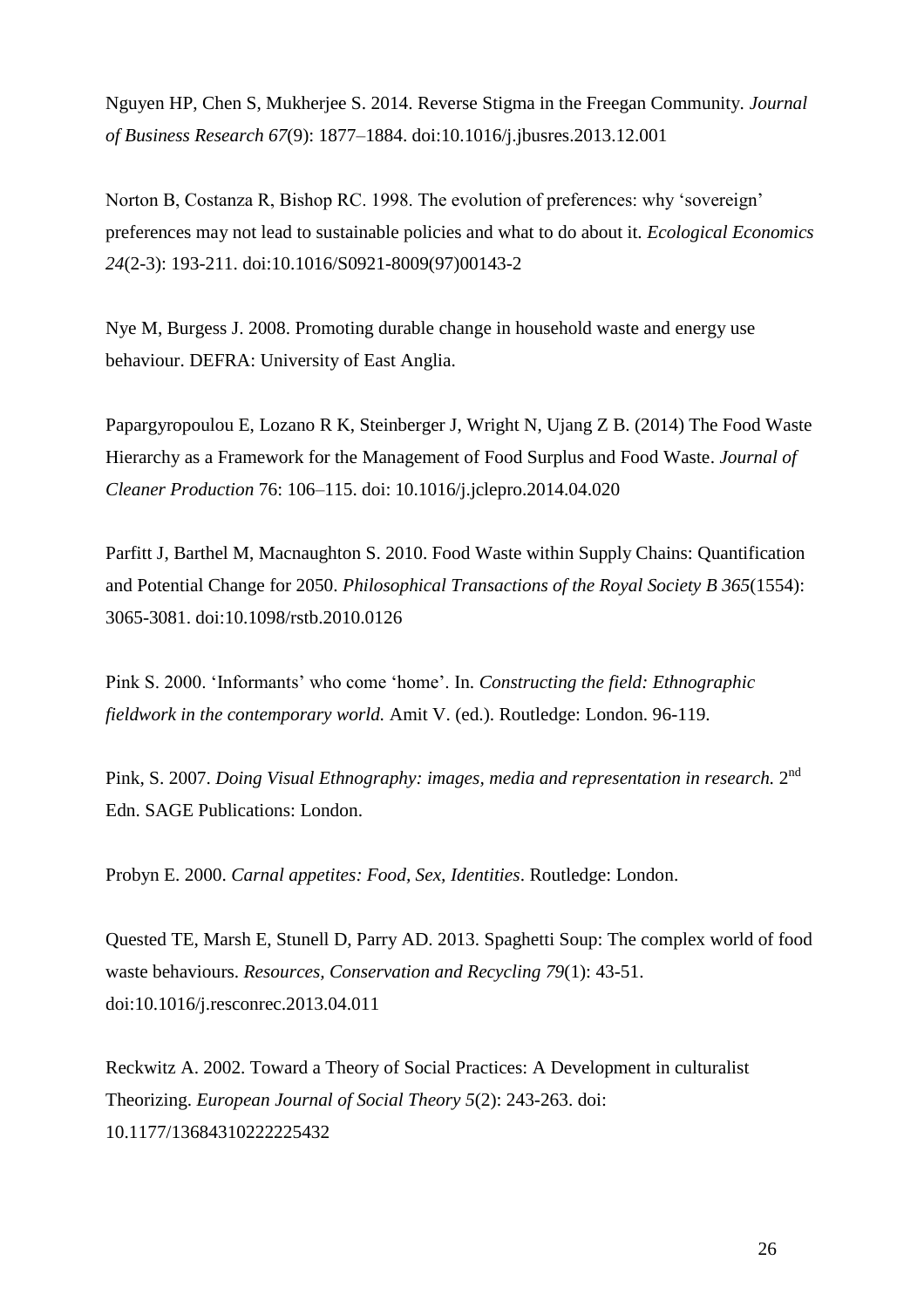Røpke I. 2009. Theories of Practice – New inspiration for ecological economic studies on consumption. *Ecological Economics 68* (10): 2490-2497. doi:10.1016/j.ecolecon.2009.05.015

Sahakian M, Wilhite H. 2013. Making practice theory practicable: Towards more sustainable forms of consumption. *Journal of Consumer Culture 14*(1): 25-44. doi:10.1177/1469540513505607

Schatski T. 2001. Introduction: Practice Theory, in *The Practice Turn in Contemporary Theory,* Schatski T, Centina KK, Savigny EV (ed.). Routledge: London

Schuitema G, de Groot JIM. 2015. Green consumerism: The influence of product attributes and values on purchasing intentions. *Journal of Consumer Behaviour 14* (1): 57-89. doi: 10.1002/cb.1501

Shaw D, McMaster R, Newholm T. 2015. Care and Commitment in Ethical Consumption: An Exploration of the "Attitude–Behaviour Gap". *Journal of Business Ethics* forthcoming. doi: 10.1007/s10551-014-2442-y

Shove E. 2010. Beyond the ABC: Climate Change Policy and Theories of Social Change. *Environment and Planning A 42(*6): 1273–1285. doi: 10.1068/a42282

Shove E, Pantzar M, Watson M. 2012. *The Dynamics of Social Practice: Everyday Life and How it Changes.* Sage Publications Ltd: London.

Shove E, Walker G. 2010. Governing transitions in the sustainability of everyday life. *Research Policy 39*(4): 471-476. doi:10.1016/j.respol.2010.01.019

Southerton D. 2001. Consuming Kitchens: Taste, context and identity formation. *Journal of Consumer Culture 1*(2): 179–203. doi:10.1177/146954050100100202

Southerton D. 2012. Habits, routines and temporalities of consumption: From individual behaviours to the reproduction of everyday practices. *Time & Society 22*(3): 335-355. doi: 10.1177/0961463X12464228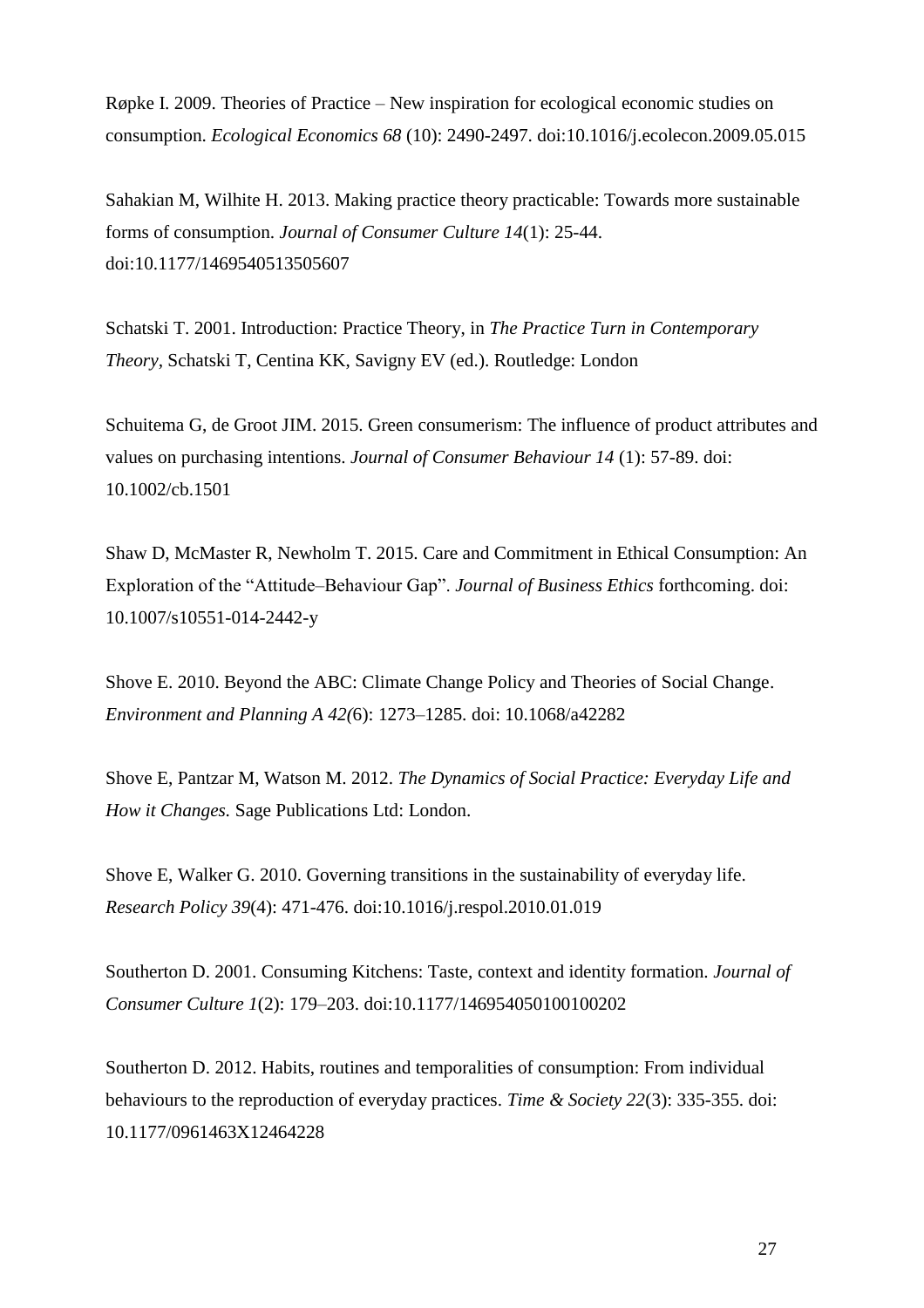Southerton D, Yates L. 2015. Exploring Food Waste through the lens of Social Practice Theories: Some Reflections on Eating as a Compound Practice*,* in *Waste Management and Sustainable Consumption – Reflections on consumer waste,* Ekstrom MK (ed.). Routledge: London. 133-149.

Spaargaren G. 2011. Theories of Practice: Agency, technology and culture: Exploring the relevance of practice theories for the governance of sustainable consumption practices in the new world order. *Global Environment Change 21*(3): 813-822. doi:10.1016/j.gloenvcha.2011.03.010

Stancu V, Haugaard P, Lähteenmäki L. 2016. Determinants of Consumer Food Waste Behaviour: Two Routes to Food Waste. *Appetite* 96: 7–17. doi: 10.1016/j.appet.2015.08.025

Stefan V, van Herpen E, Tudoran AA, Lähteenmäki L. 2013. Avoiding Food Waste by Romanian Consumers: The Importance of Planning and Shopping Routines. *Food Quality and Preference 28*(1): 375–381.doi: 10.1111/0022-4537.00175

Thompson M. 1979. *Rubbish Theory: The Creation and Destruction of Value.* Oxford University Press: Oxford.

Tucker C, Farrelly T. 2015. Household Food Waste: The Implications of Consumer Choice in Food from Purchase to Disposal. *Local Environment* 9839(March): 1–25. doi:10.1080/13549839.2015.1015972

Udehn L. 2002. The Changing Face of Methodological Individualism. *Annual Review of Sociology 28*: 479-502. doi:10.1146/annurev.soc.28.110601.140938

Vermeir I. and Verbeke W. 2006. Sustainable Food Consumption: Exploring the consumer "Attitude – behaviour intension" Gap. *Journal Of Agricultural & Environmental Ethics 19* (2): 169-194. doi:10.1007/s10806-005-5485-3

Welch D, Warde A. 2015. Theories of practice and sustainable consumption. in *Handbook on Research on Sustainable Consumption,* Reisch LA, Thørgersen J (ed.). Edward Elgar Publishing Ltd: Cheltenham; 51-69.